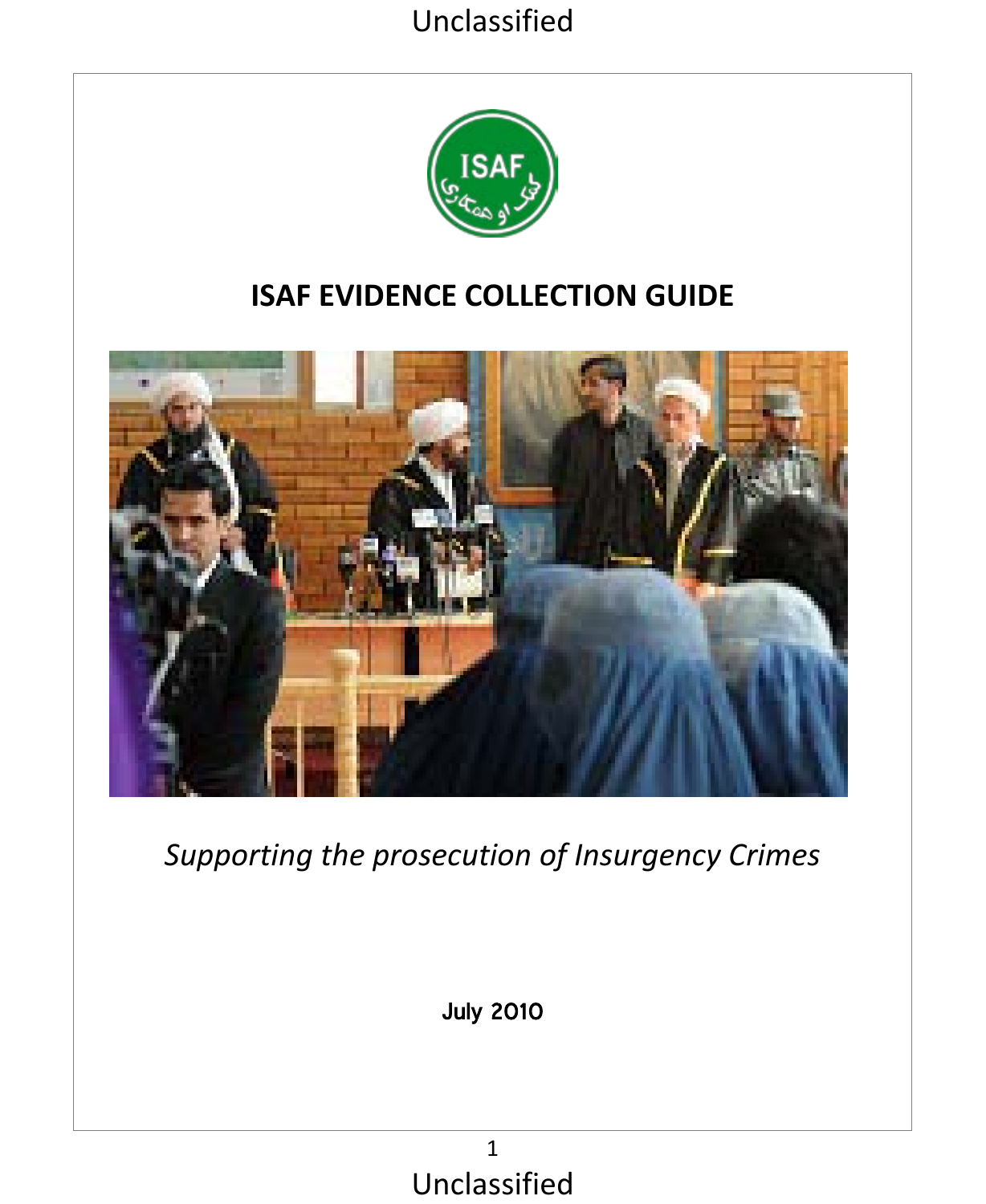| Page     | <b>Contents</b>                           |
|----------|-------------------------------------------|
| 4        | <b>The Basics</b>                         |
| 5        | Why Evidence Collection is Vital          |
| 5        | Prior to Operation                        |
| 6        | Planning and Equipment                    |
| 7        | Tasks on Site                             |
| 8        | Document the Scene or Site                |
| 8        | Sketch                                    |
| $9 - 11$ | Use of Photographs and Video              |
| 11       | <b>Blowing Items in Place</b>             |
| 12       | <b>Witness Statements</b>                 |
| 14       | How to Interview a Witness at the Scene   |
| 16       | <b>Suspect Interviews</b>                 |
| 17       | <b>Brief Statement of Facts</b>           |
| 17       | Arrest Form - Evidence Section            |
| 18       | Other Forms of Evidence                   |
| 18       | Pocket Litter                             |
| 18       | Documents                                 |
| 19       | Weapons                                   |
| 19       | Explosive Materials / IED Components      |
| 20       | Electronic Media                          |
| 21       | Additional / Advanced Evidence Collection |
| 21       | <b>Biometrics</b>                         |
| 21       | <b>Explosives Testing</b>                 |
| 22       | Fingerprints                              |
| 22       | <b>DNA</b>                                |
| 23       | Shoeprints/Tire Tracks                    |
| 23       | Videotaping the Crime Scene               |
| 24       | Preservation of Evidence                  |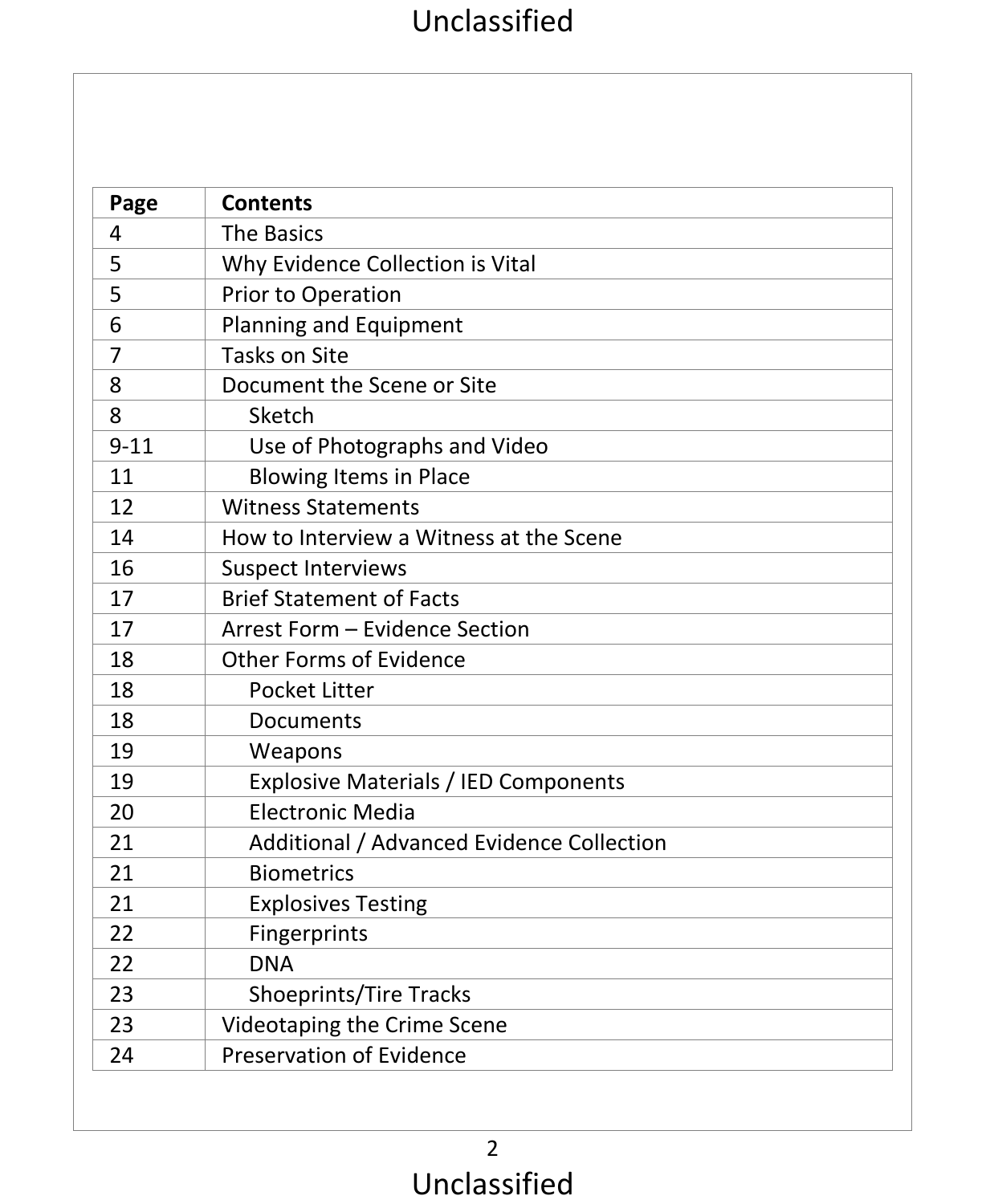| 24 | Wet Documents                            |
|----|------------------------------------------|
| 26 | Labelling/Tagging                        |
| 27 | Transferring Evidence (Chain of Custody) |
| 29 | <b>Evidence Classification</b>           |
| 29 | <b>Additional References</b>             |
| 30 | Points of Contact                        |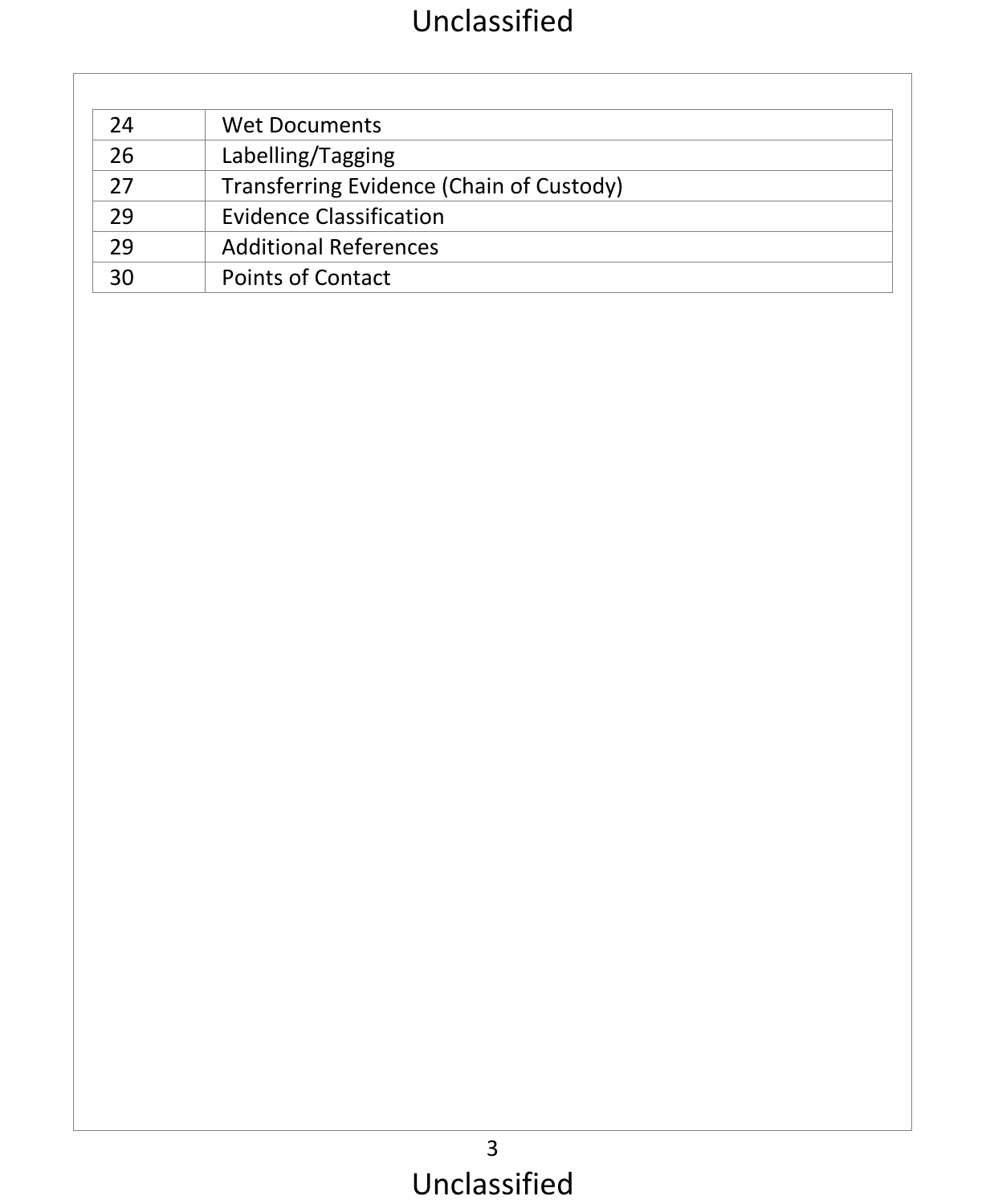## A Guide to Collecting Evidence for Prosecution in Afghan Courts

For the National Security Prosecutor's Unit (NSPU) or a provincial court to prosecute and convict detainees, including Afghan murder suspects or National Security criminals, capturing units must provide evidence and witness statements against the suspects for use in an Afghan court of law. Appropriate evidence collection may result in admissible evidence in support of effective prosecutions. Turn all evidence associated with the suspect over to Afghan authorities and obtain a thoroughly documented receipt for the evidence.

Evidence collection may also be necessary without an actual detention. Operators may find weapons, documents, or other items that should be collected as evidence, even if no one is detained.

To the greatest extent possible, in order to increase the likelihood of admissibility in the Afghan courts, evidence collection and case preparation should be performed by Afghan partnering forces.

This booklet is a guide. Your local prosecutor or judge may require a slightly different format or type of evidence. Your evidence may be tailored to fit your local court's requirements if necessary.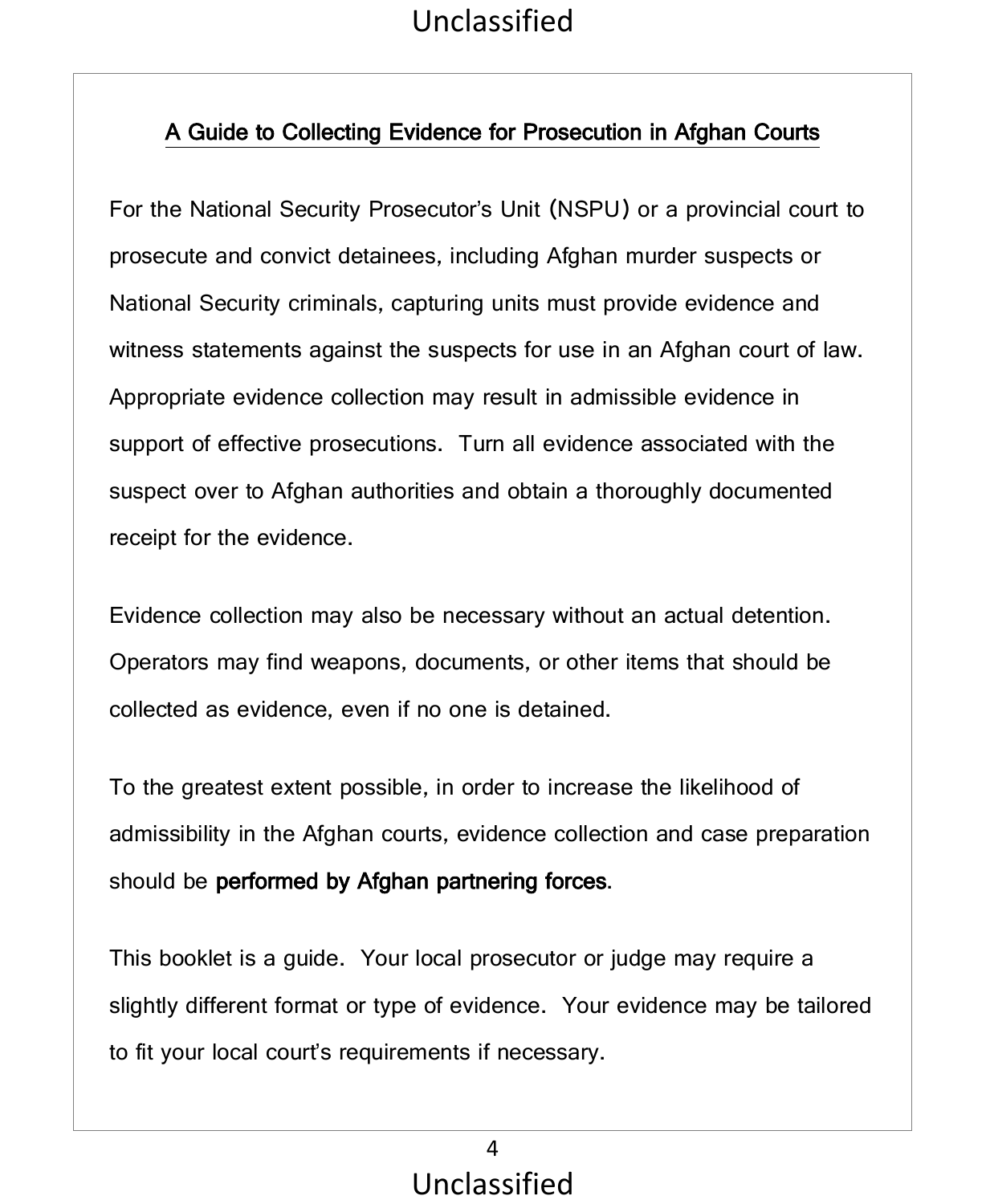#### The Basics

Afghan courts rely heavily upon photographic evidence and witness statements. Although Afghan courts prefer to have the physical evidence whenever possible, most cases can be successfully tried by providing these very basic forms of evidence. The following minimum standards, if executed properly, will provide the Afghan prosecutor with the evidence needed to successfully present a case for prosecution.

The basic evidence collection standards to prepare a case for prosecution in Afghan court are as follows:

## Prior to the Operation.

Each tactical unit conducting an operation will appoint an evidence collection team (a.k.a. Site Exploitation (SE) team) who will plan for, collect, receive, and handle all evidence seized during the operation. This team will be properly trained on evidence collection and handling procedures and will include an Afghan partnering member.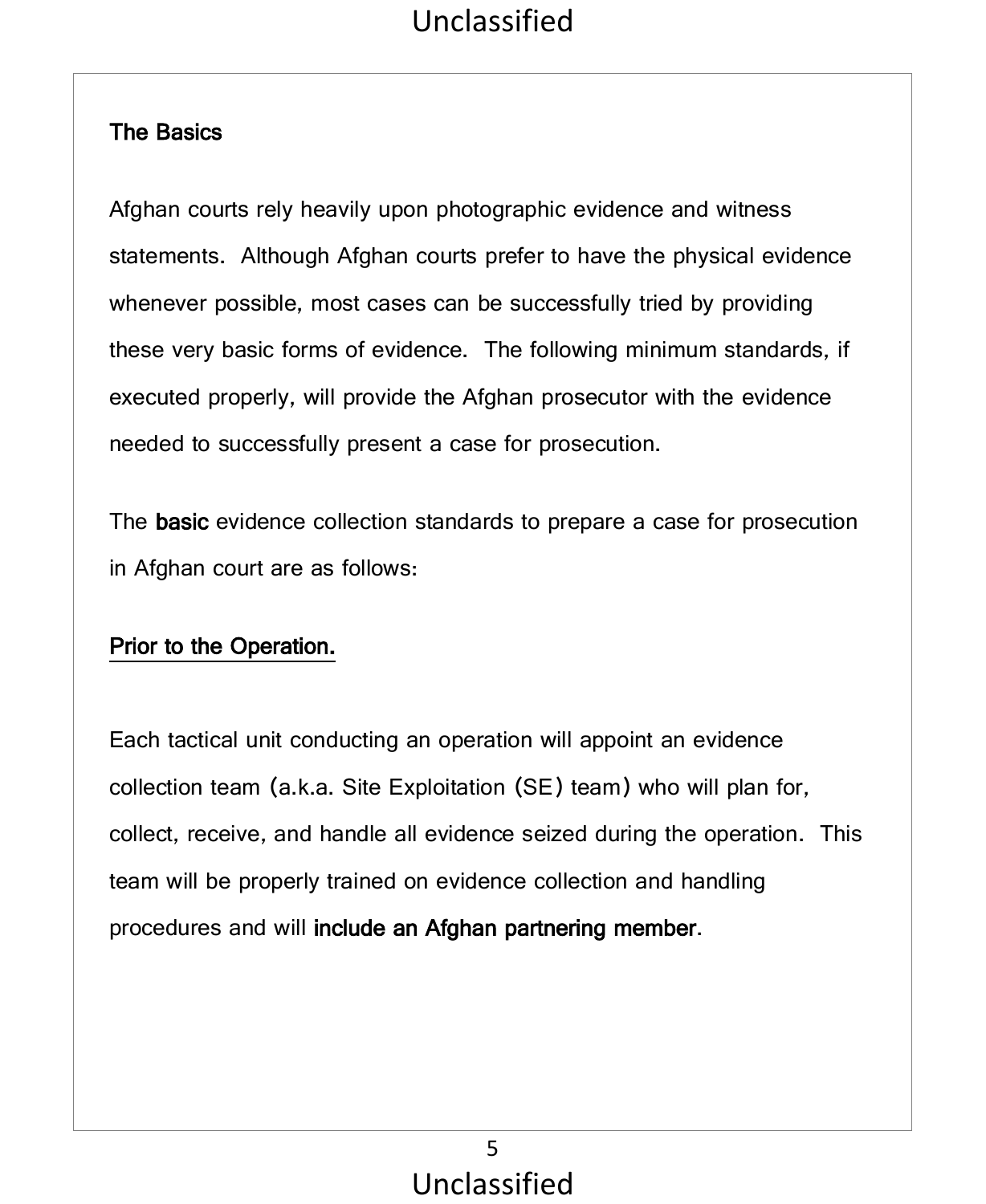Whenever possible, obtain a search warrant before an operation where you plan to collect evidence. If the warrant is not obtained in advance, your unit should ensure that a warrant is obtained after the operation.

#### Planning and Equipment

During planning for a specific operation, the team will consider the following issues and prepare accordingly:

Possible evidence

- Documents
- Weapons
- IED components / explosives
- Drugs
- Witness statements (Interpreters!)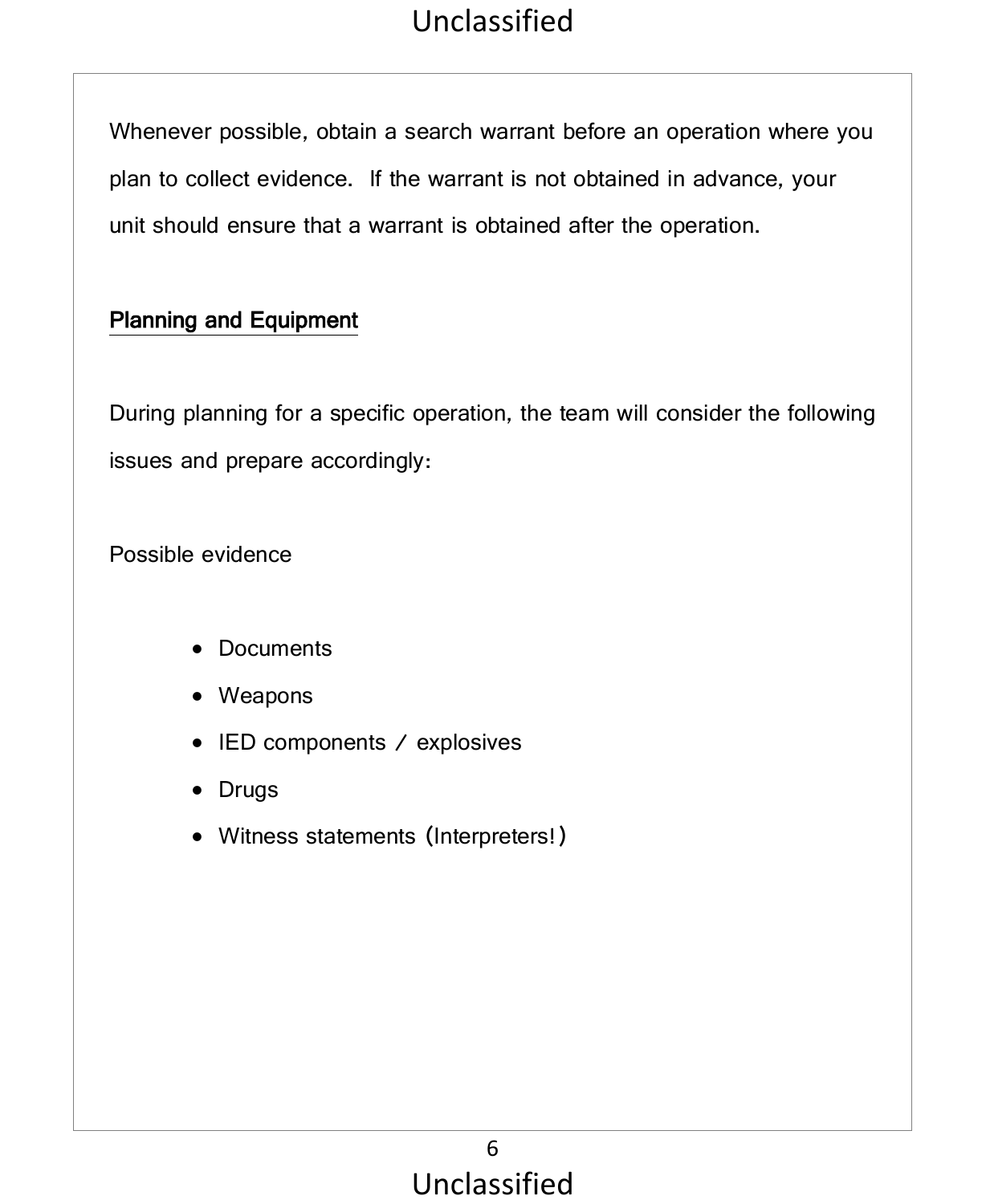#### Handling requirements

- Amounts, weight, bulk
- Containers (plastic bags, etc.)
- Protective equipment (eg. for chemicals)

Transportation requirements

Handover process

- Afghan point of contact (eg. Afghan NDS investigator/prosecutor)
- Time and location

#### Tasks on Site

#### Secure the scene

After the objective is secured, control the surrounding area and treat as a "crime scene" to ensure that evidence is not moved, touched, or tainted.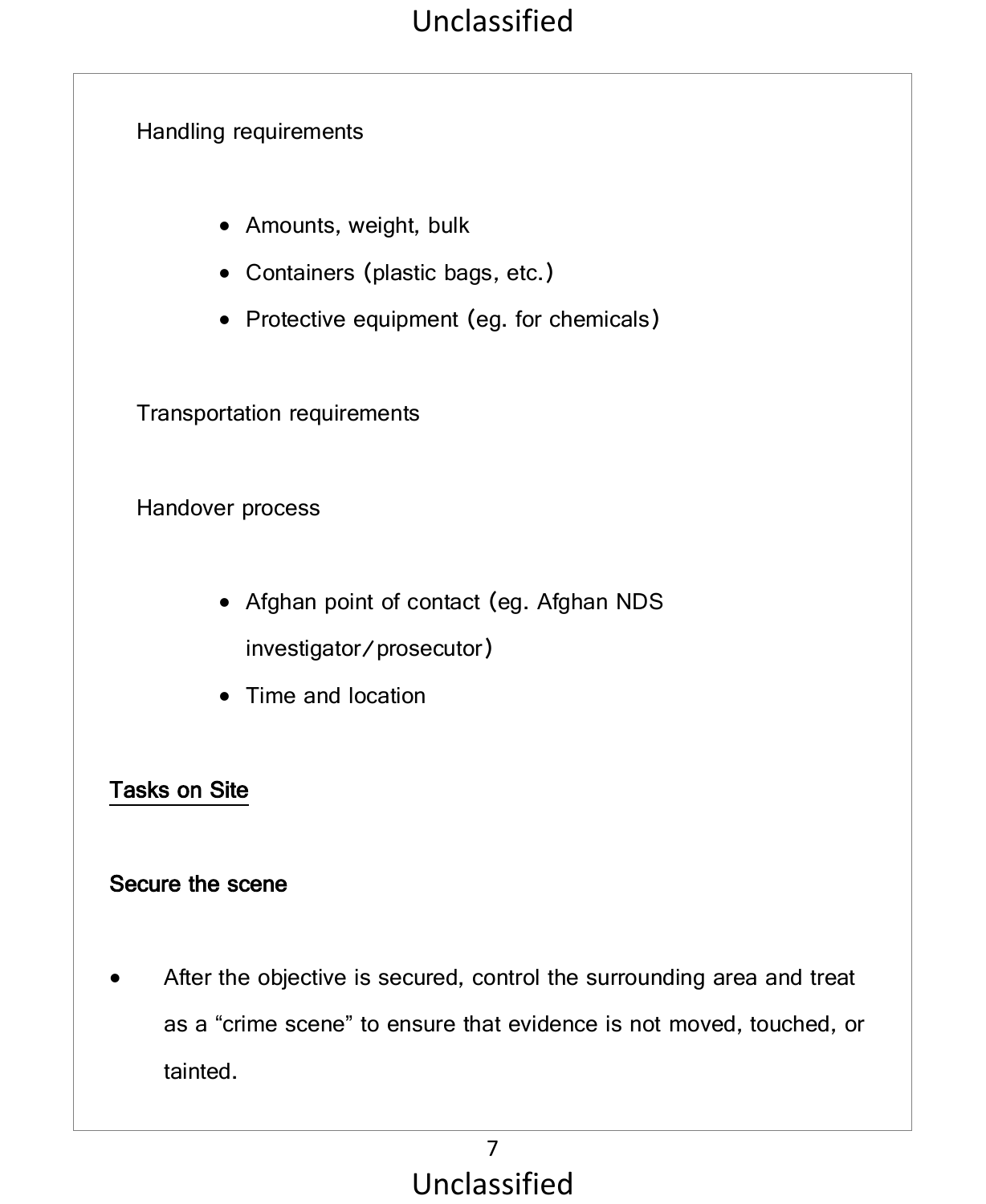Safety of the unit and partnering forces comes first. If concern for safety does not allow for some of the procedural steps, finish documenting the evidence immediately upon return to base.

#### Document the scene or site.

It is important that Afghan partnering forces are as involved in the collection of evidence as possible. Afghan forces should be sketching and photographing the site, with support from the tactical unit.

• Sketch

Sketch the crime scene and depict (label) the location of suspect's location, rooms, and all evidentiary items. In the event that there is not ANSF, NDS, or other partnered forces at the scene, complete the sketch and have it translated upon return to base.

• Photographs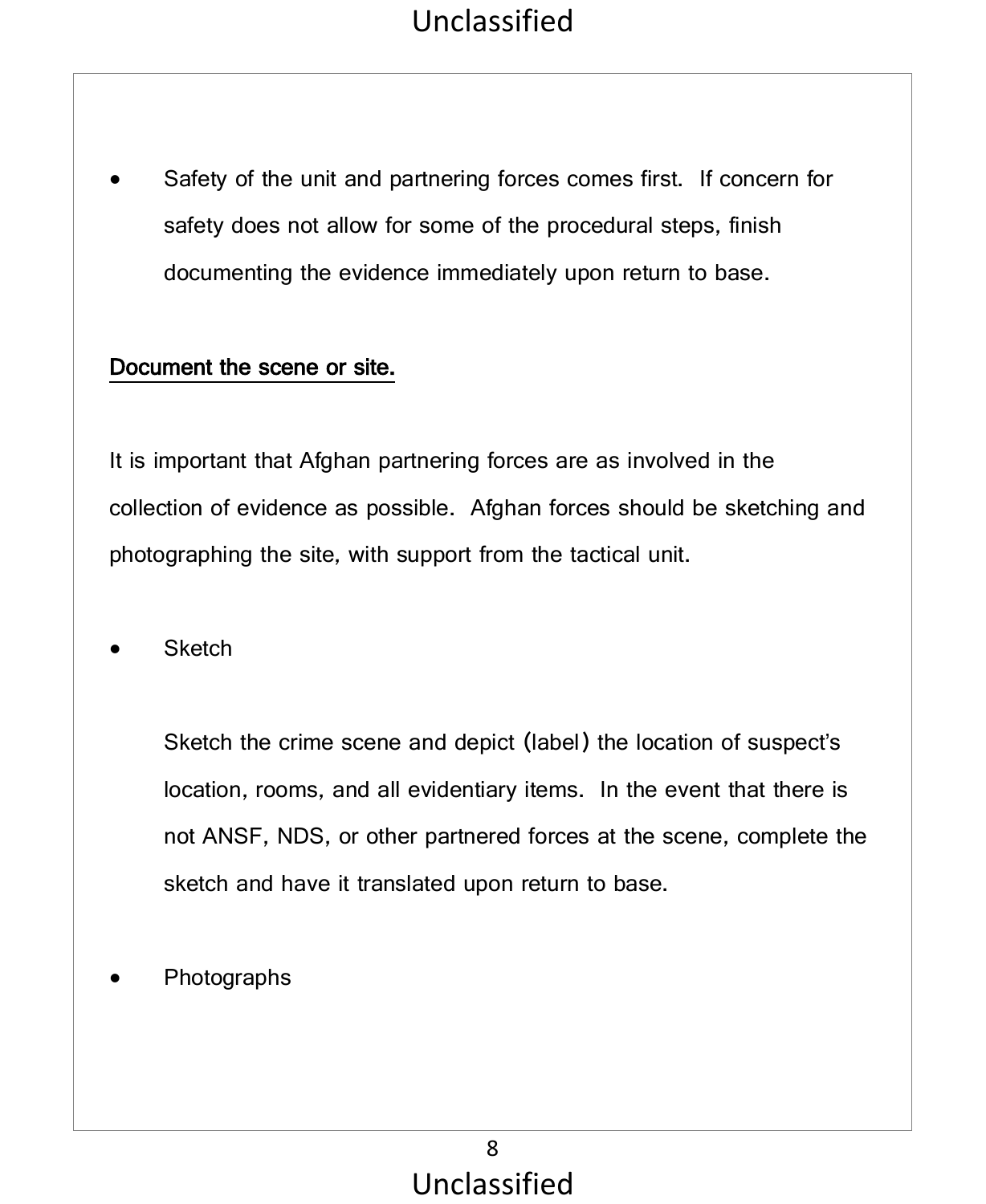Take overlapping photographs detailing the scene of the crime. To begin, provide an overall picture of the entire site to include various angles (four corners) of the compound and approaches. Next, take pictures of marked evidence bags (e.g. Building 10 Room E) and then of the individual rooms themselves (Note: these marked evidence bags should correspond with that of what is depicted on the sketch). When possible, use a photo log to record the photographs and room sketch.

- Photograph each piece of evidence in its original location prior to touching or moving the item. Moving another item in order to view and photograph a piece of evidence is acceptable.
- In addition, photograph items located on the suspect's person as individual pieces after removing them.
- Photograph each piece of evidence separately, showing all detail, like serial numbers, size (use a yardstick or measuring tape, etc.). Also, be sure to properly identify the room on site that the evidence came from. Once photographs are complete, return evidence to the marked bags (i.e. Ziploc bags) for transport.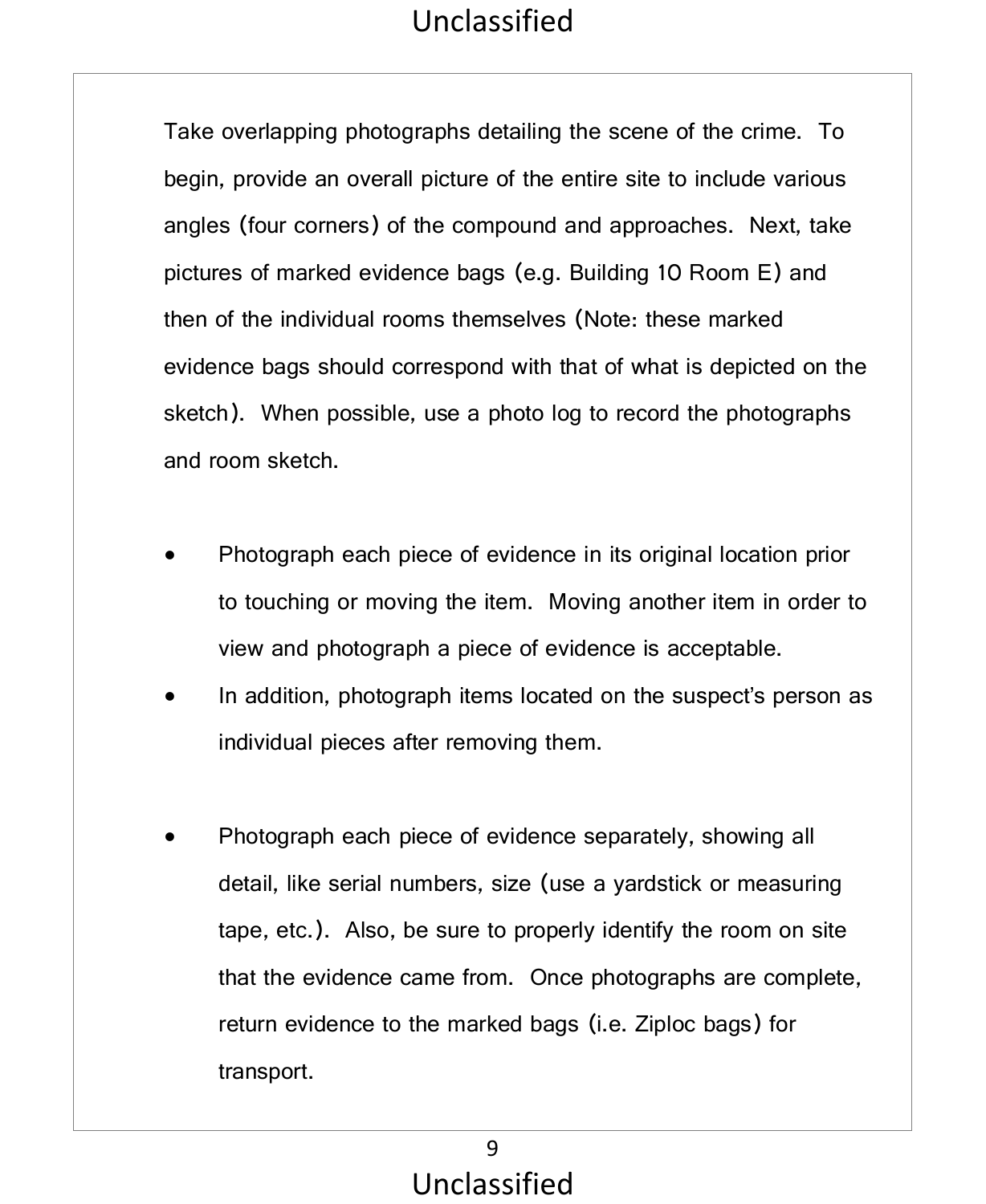- Photograph the suspect(s) together with any and all evidence that was at the scene of their capture. Include a placard with the suspect's name, date, place of capture and 8 digit MGRS and an ANP or ANSF representative in the photo with the suspect for identification. Evidence displayed in the photograph should include, but not be limited to: disguises, identification documents (passports), cell phones, notebooks, currency, maps, invoices, uniforms, patches, communications equipment, ammunition, IED components (parts), weapons, and precursor chemicals. Do not allow the suspect to touch any of the evidence.
- Photograph witnesses, onlookers and the surrounding environment.
- Copy video and/or photographs to a CD and print photographs (place into PowerPoint in the form of a storyboard) to prepare for transfer of evidence to NDS/ANSF authorities.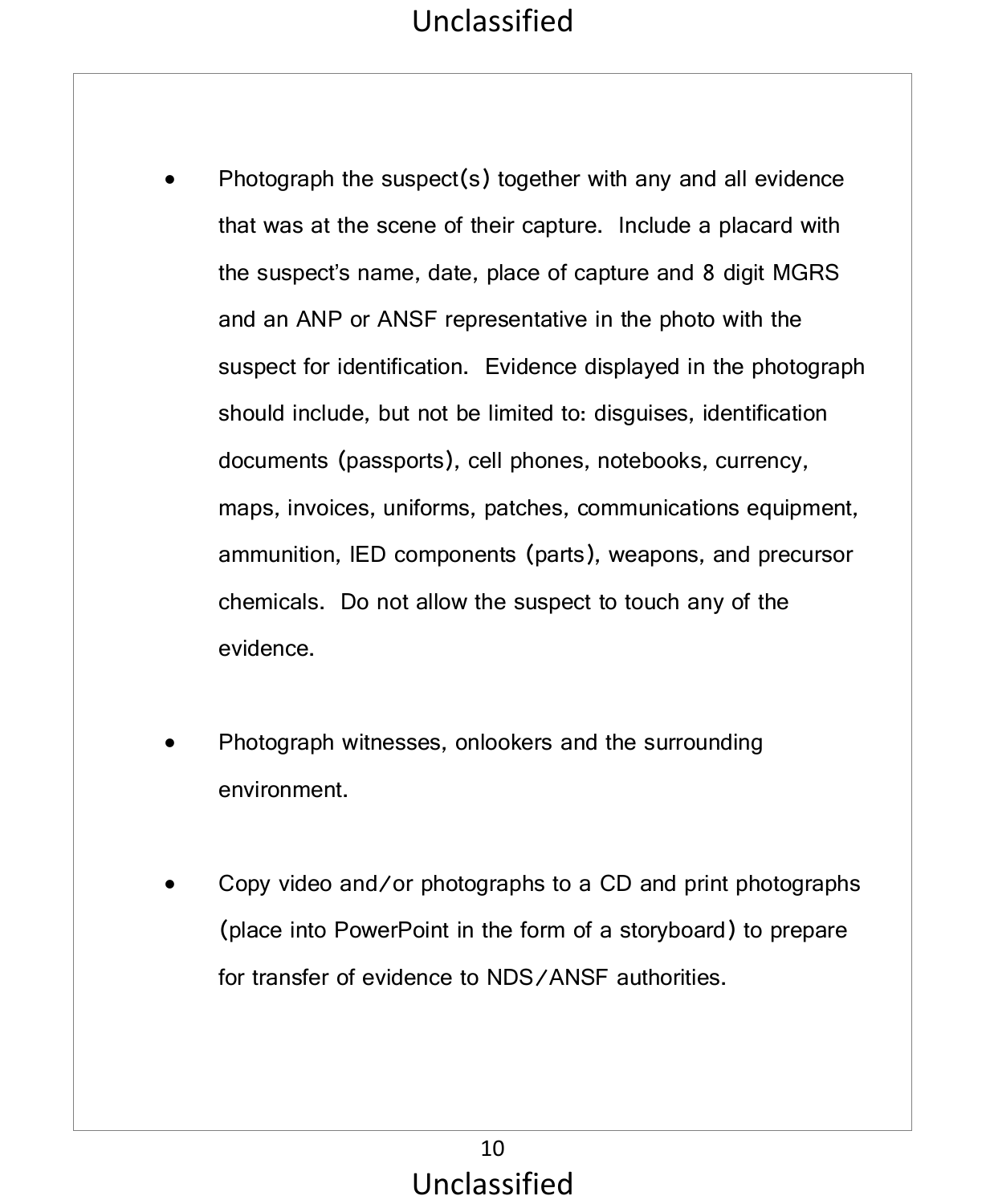For each photograph, include a short statement of authenticity, signed, dated and thumb-printed by an Afghan partnering force. For example:

"I (name and rank) took the attached photograph on (time and Afghan date). The picture shows (describe the scene—who and what is in it). This picture accurately depicts the suspect and evidence found with that suspect during the Afghan-led operation to arrest the suspect. This photograph has not been altered in any way."

#### Blowing Items in Place

If certain evidence is too dangerous to transport, such as large weapons caches or explosives, you may blow it in place. Before you do this, take photographs of all of the evidence that you will destroy. Have an Afghan partnering force member write a statement describing the items that were destroyed in as much detail as possible (amount, type, etc.). The statement should also state that the witness observed the items being blow in place and explain that reason the items were destroyed.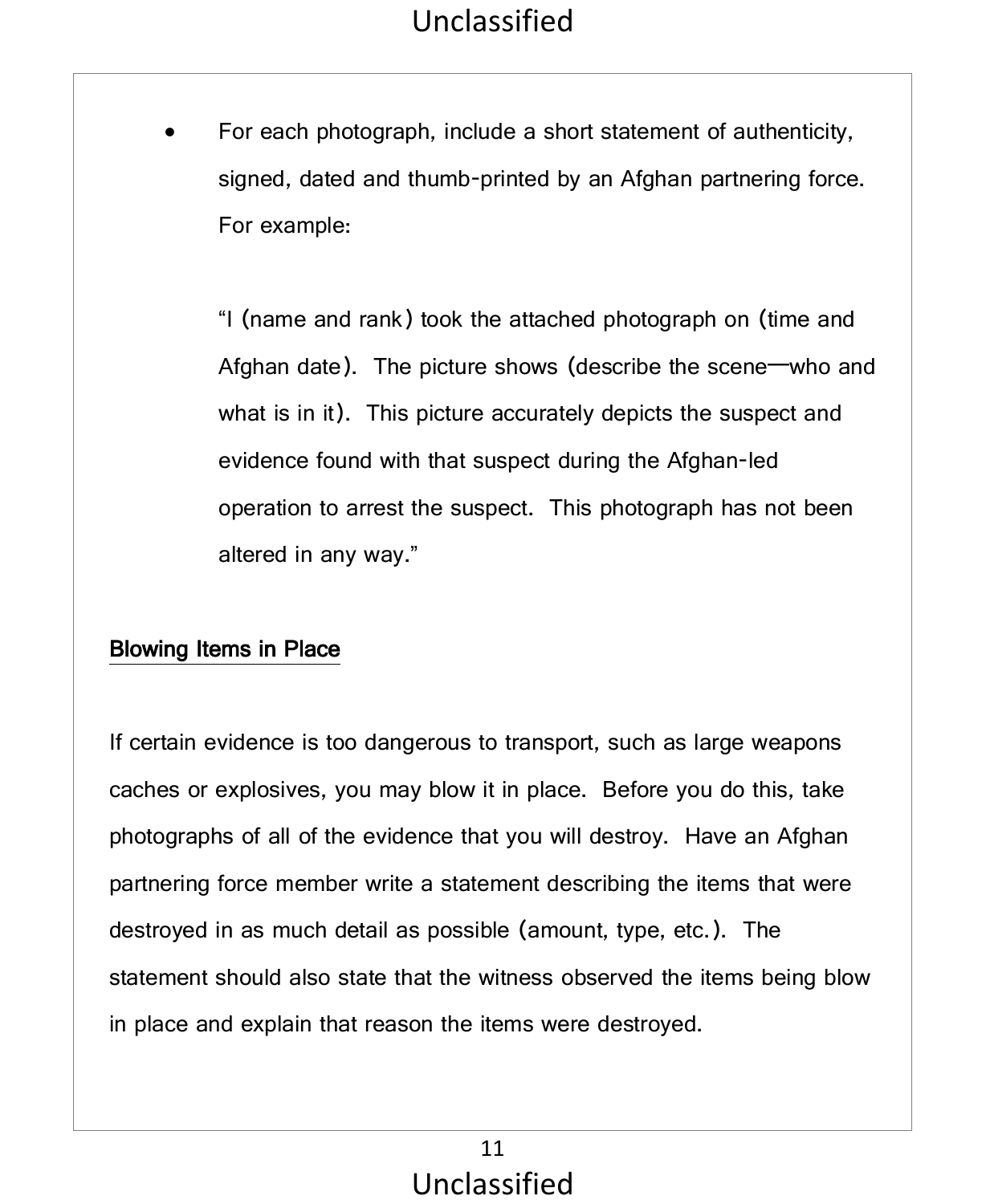#### Witness Statements

Witness statements are a key part of cases in Afghan courts. Statements from Afghan citizens are important and will carry a great deal of weight in an Afghan court. Judges prefer in-person or video testimony, so whenever possible, these forms of testimony should be used in addition to written statements.

- Take statements from eye-witnesses, witnesses who simply know the suspect, and an ANSF/ANP witness. In the Afghan courts, these statements are very important and carry much more weight than they might in other countries. Take a minimum of four statements. The more witness statements you collect, the better.
- Take statements from any and all eye-witnesses at the scene.
- Take statements from Afghan citizens who have first-hand knowledge of the suspect, regardless of whether they know about a particular event, as wells those who have first-hand knowledge of the suspect's conduct on the day of capture. Preferably, these citizens will live in the immediate vicinity of the capture.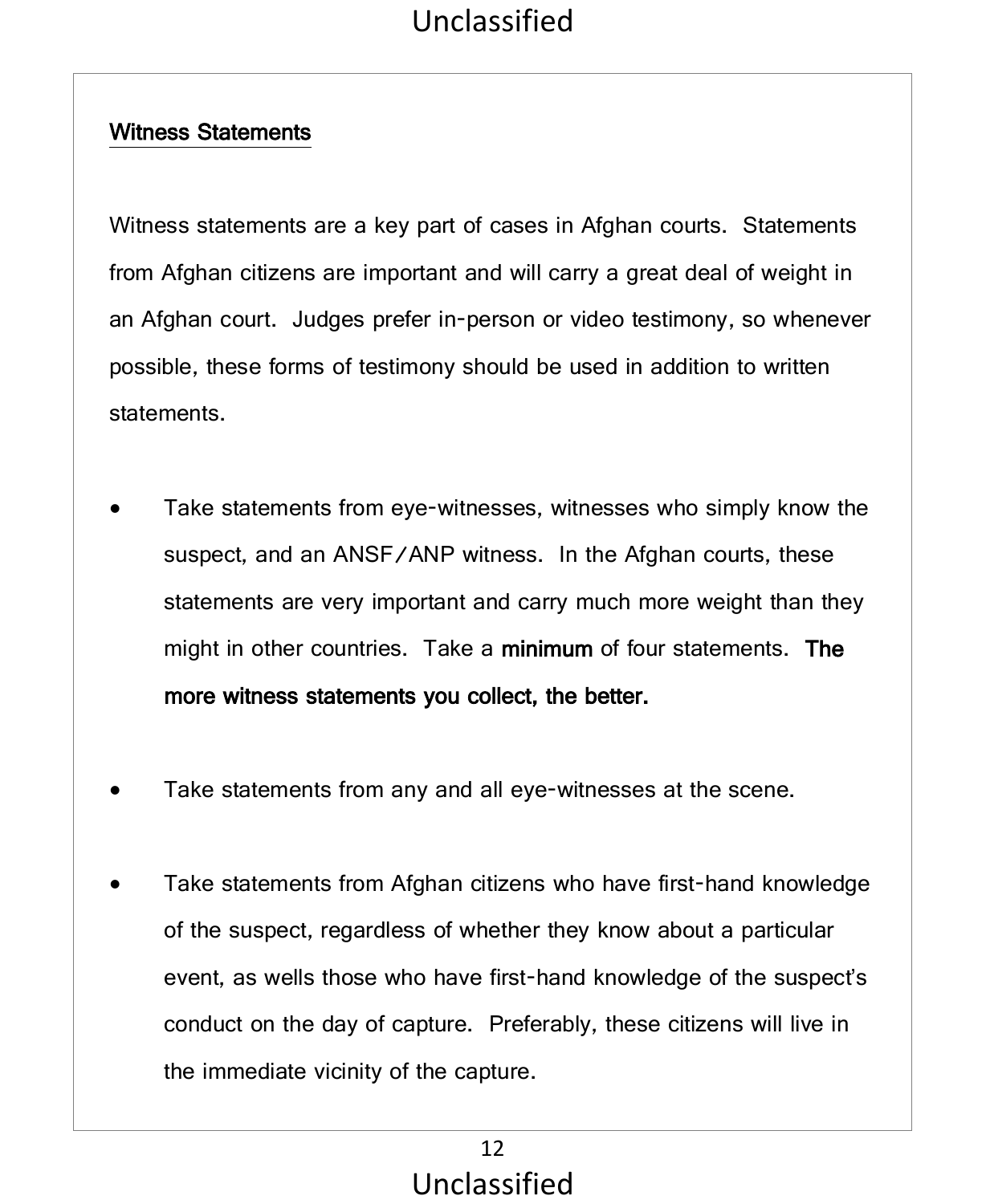- In addition to eye-witness and citizen statements, take one statement from a member of the ANSF/NDS who has first-hand knowledge of the suspect's conduct on the day of capture. If security concerns prevent including contact information for the member of ANSF/NDS, provide a POC from the capturing unit on the witness statement form to facilitate any further investigation.
- The victim of the crime is a witness too. Interview the victim as described above.
- Have each witness provide contact information in their statement.
- Never coerce or force a witness to make a statement.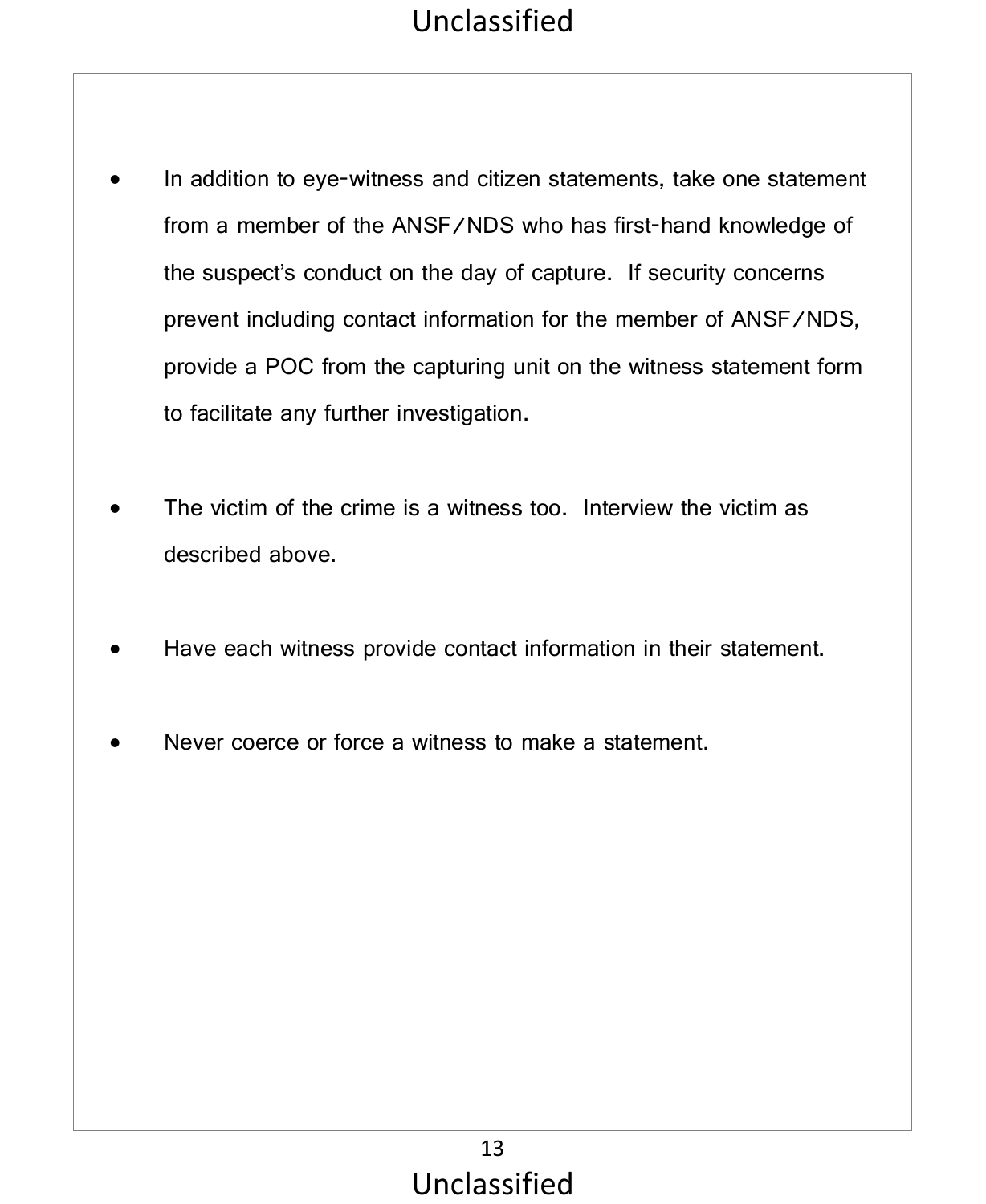### How to Interview a Witness at the Scene.

- Make sure to have an interpreter who speaks the appropriate language (Dari, Pashto, etc.)
- Record the interview with a voice recorder or video recorder.
- Ask the witness "What, Who, When, Where, and How?"
- Ask open ended questions, for example, "What did you see?" instead of "Did you see the yellow car?"
- Ask follow-up questions to get more details.
- If it will help, ask the witness to draw a picture or diagram.
- At the end, always ask "Is there anything else you want to tell me?" or "Is there anything else you think I should know?"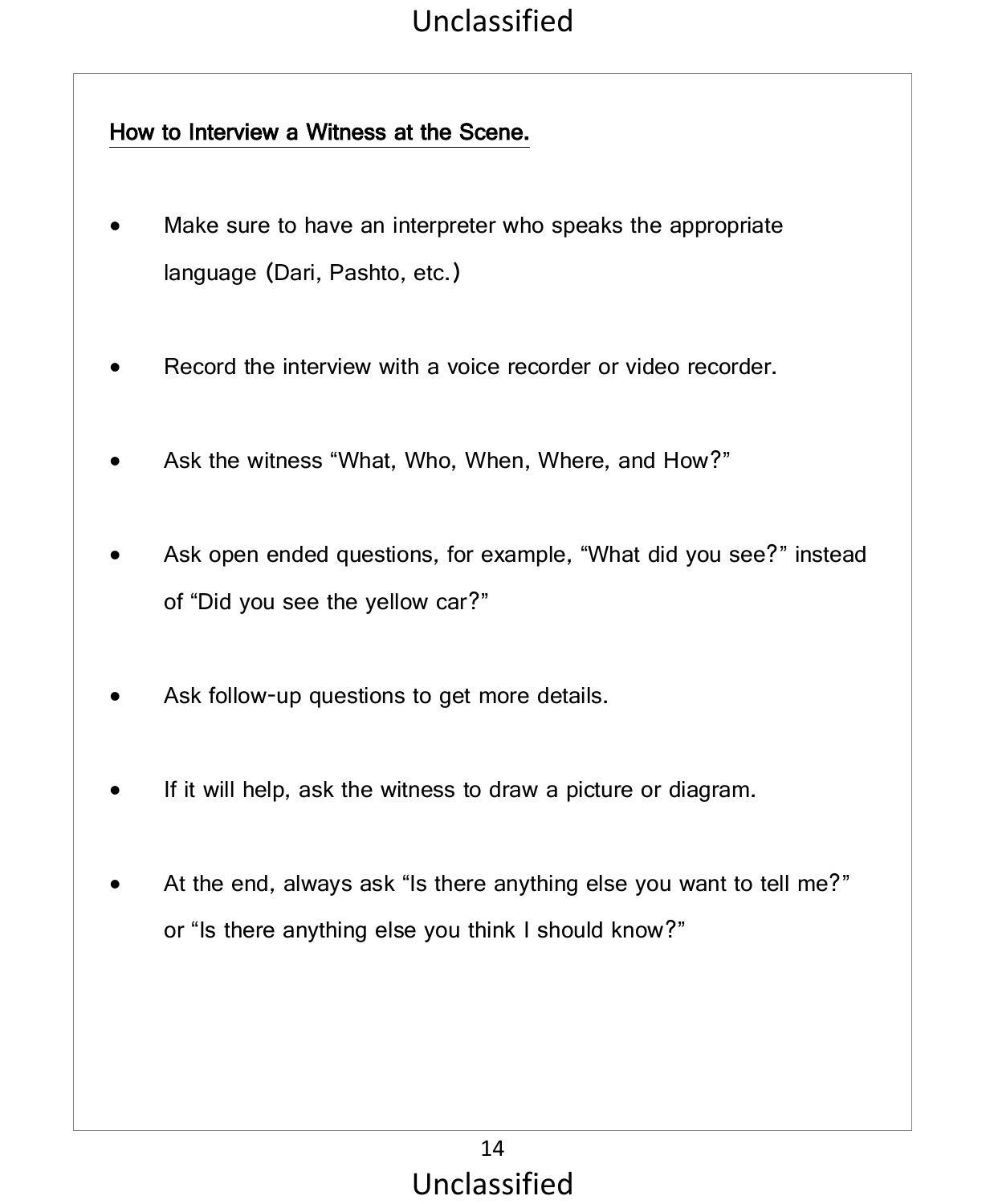- Do not write down word for word what the witness is saying. Write the content of the statement in clear, coherent language. Avoid military jargon unless the witness uses it.
- The statement should include language from the witness saying that they were not coerced into giving the statement, and indicating whether they are available to testify at trial. If they are not available to testify, the statement should explain why.
- Review the statement with the witness and allow them to make any corrections.
- Have the witness sign the statement and put their thumbprint on it.

If time on the objective does not safely allow for statements to be taken, at a minimum, take contact information, to include the person's name, father's name, village name, cell phone number, and MGRS (8 digit) of their home (or family's home) to enable Afghan investigators to question the person at a later date.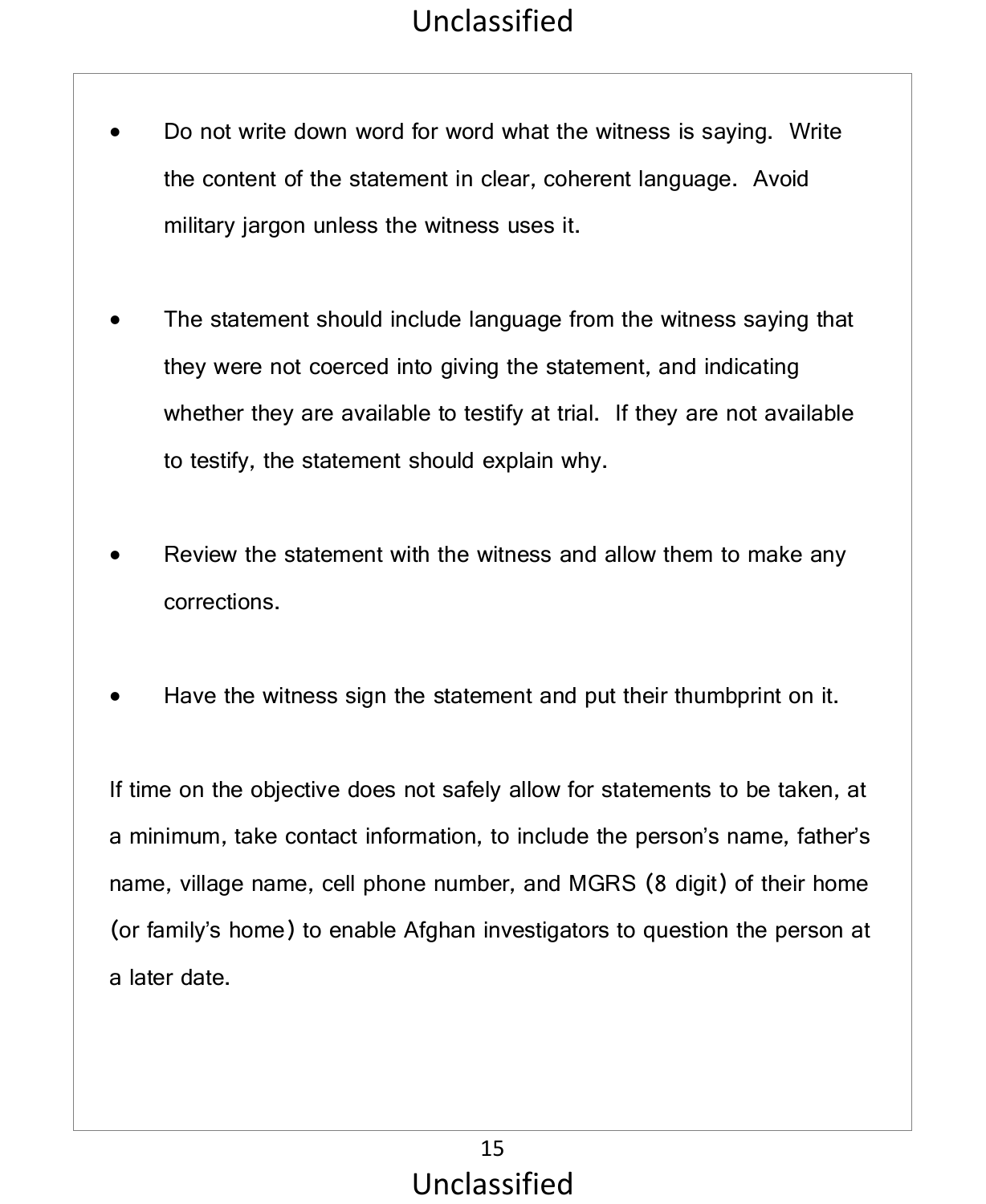- In the event that no Afghan citizen is available or willing to cooperate, you should seek to obtain four statements from members of the ANSF/NDS who have first-hand knowledge of the suspect's conduct on the day of capture.
- If the ISAF unit is not partnered, making Afghan first-hand knowledge impossible, statements will be taken from ISAF military members and translated upon return to base.
- As soon as possible after the operation, contact village elders, mullahs, and other officials (ANP or NDS) to ensure that all available witnesses are identified.

#### Suspect Interview

The suspect interview should be conducted by an Afghan prosecutor, Afghan investigator or other Afghan partnering force whenever possible. A qualified ISAF interrogator should be present during the interview. When possible, all evidence, photographs, storyboards, witness statements, etc should be presented to the interviewer prior to talking to the suspect for the first time.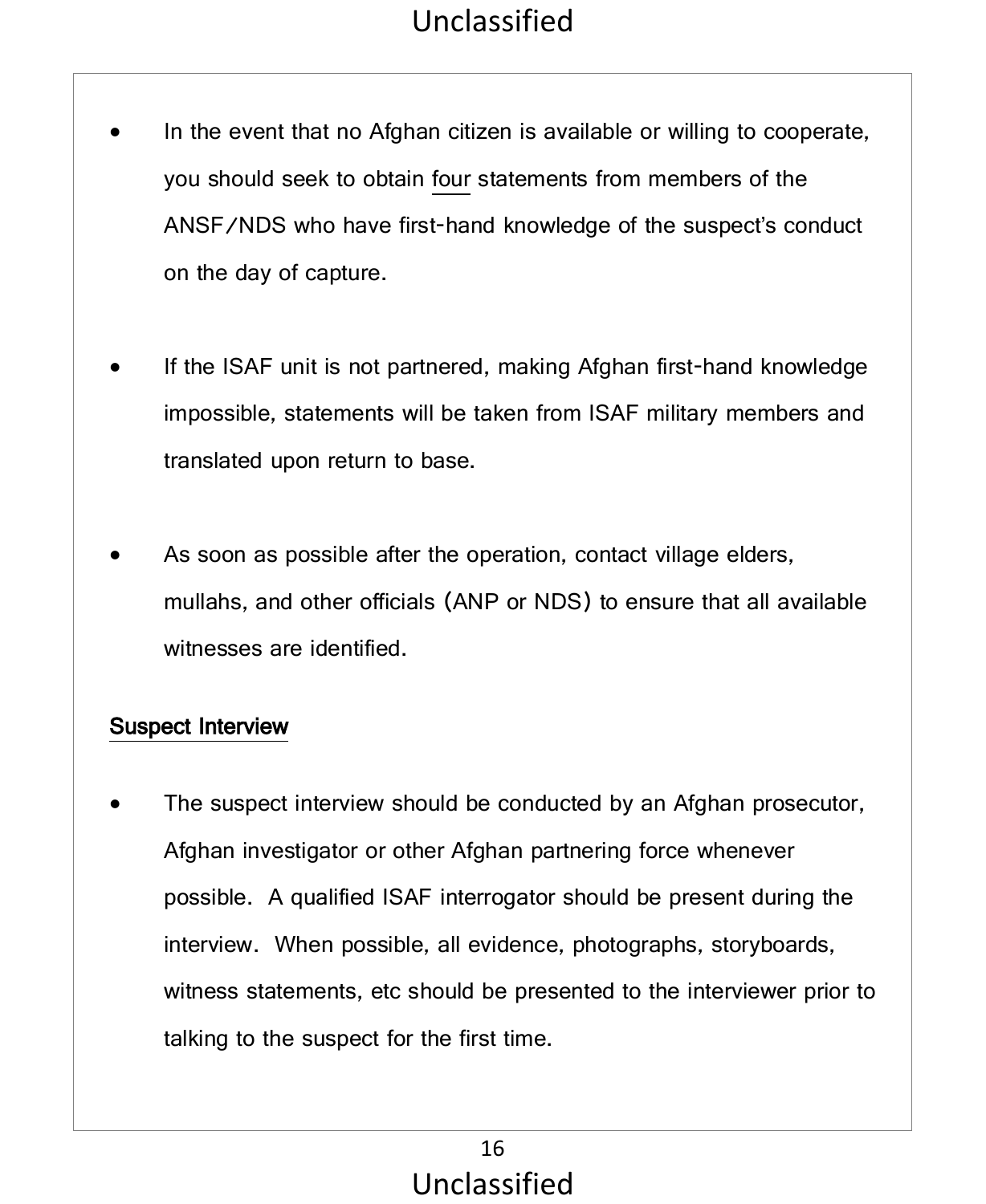- Follow the same guidelines as in questioning witnesses (5 W's, etc.). Have the suspect sign the statement and place a thumbprint on it.
- Never coerce a suspect to sign a statement if they are not willing to do so. In the case a suspect is unwilling to sign a statement, have two witnesses include the details of any statement or admissions made by the suspect in their own statements.

#### Brief Statement of Facts

The scene/operation commander (or, ideally, the senior Afghan partnering force member on site) will provide a brief statement of facts. Detail what, if anything, occurred leading up to the collection of evidence or the actual detention and the events that unfolded post-capture. This statement will be translated to the respective dialect and turned over as accompanying evidence to propel the ensuing investigation.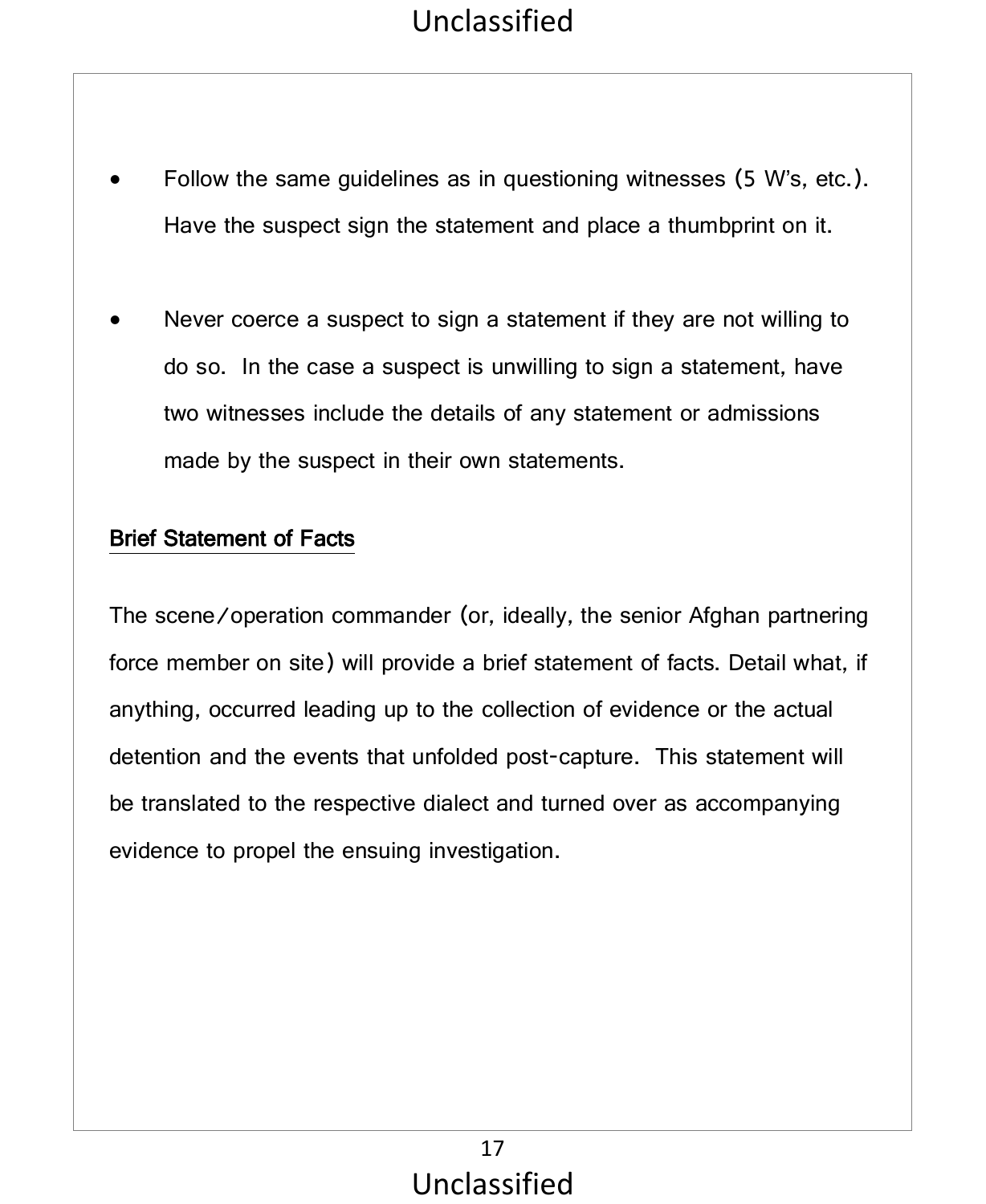## Arrest Form – Evidence Section

- If a detention takes place, fill out the arrest form.
- While on site, fill out the minimum data to identify the detainee. Complete the rest of the form upon return to base.

#### Other forms of evidence

#### Pocket Litter

Loose evidence, such as money, keys, scraps of paper, and other "pocket litter" may be contained in a marked plastic bag and then documented appropriately.

#### **Documents**

- Documents can be processed for finger prints.
- Collect and store documents in paper containers when possible.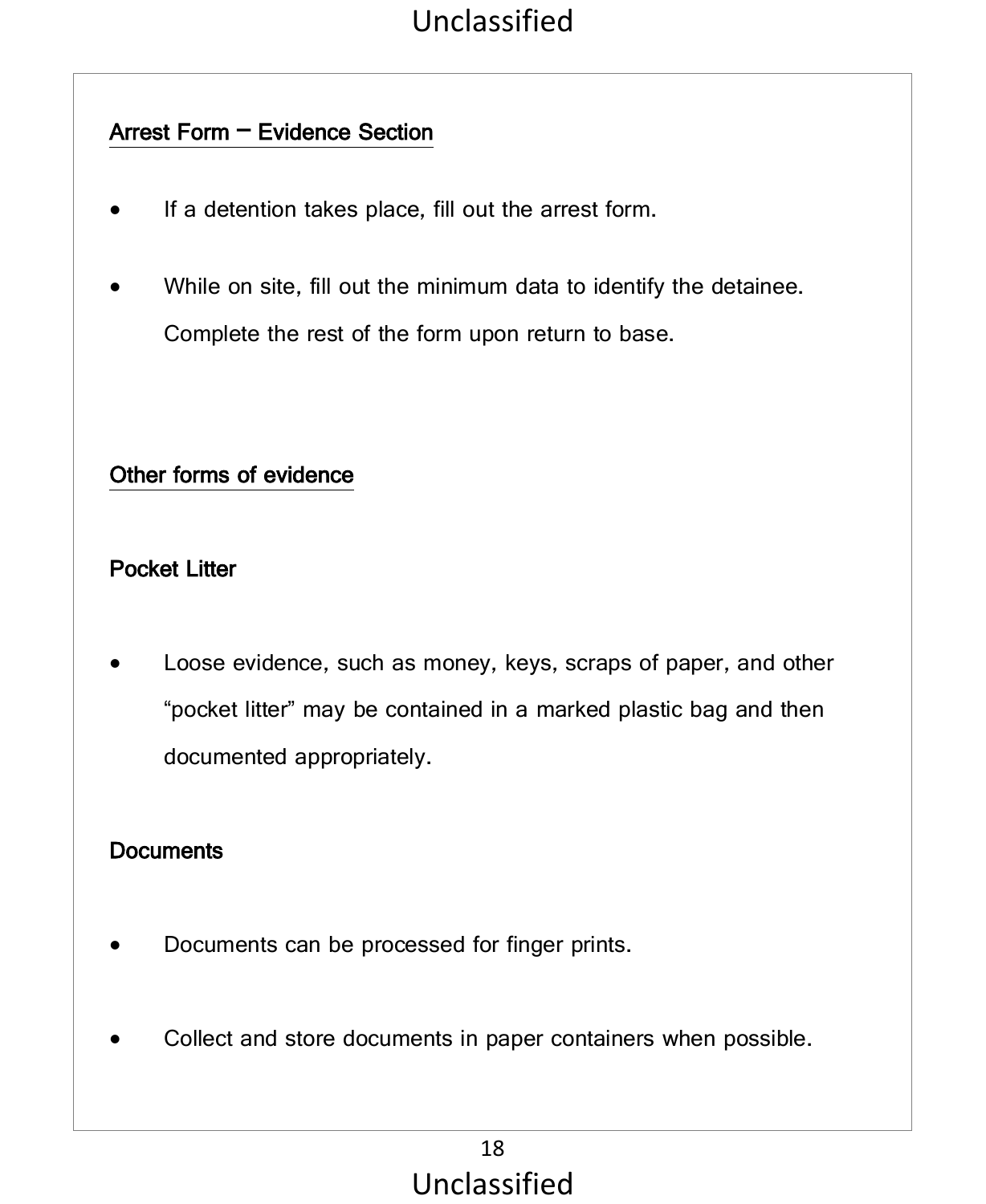• Documents found in separate areas should be stored separately.

#### Weapons

- Photograph weapons before moving them.
- Take notes on the condition of the weapon as found.
- Note and photograph the serial number, if there is one.
- Store weapons in plastic bags to preserve fingerprints and genetic samples.
- Do NOT blow weapons in place if they can be collected and preserved as evidence.
- Store the weapon separately from any ammunition or magazines.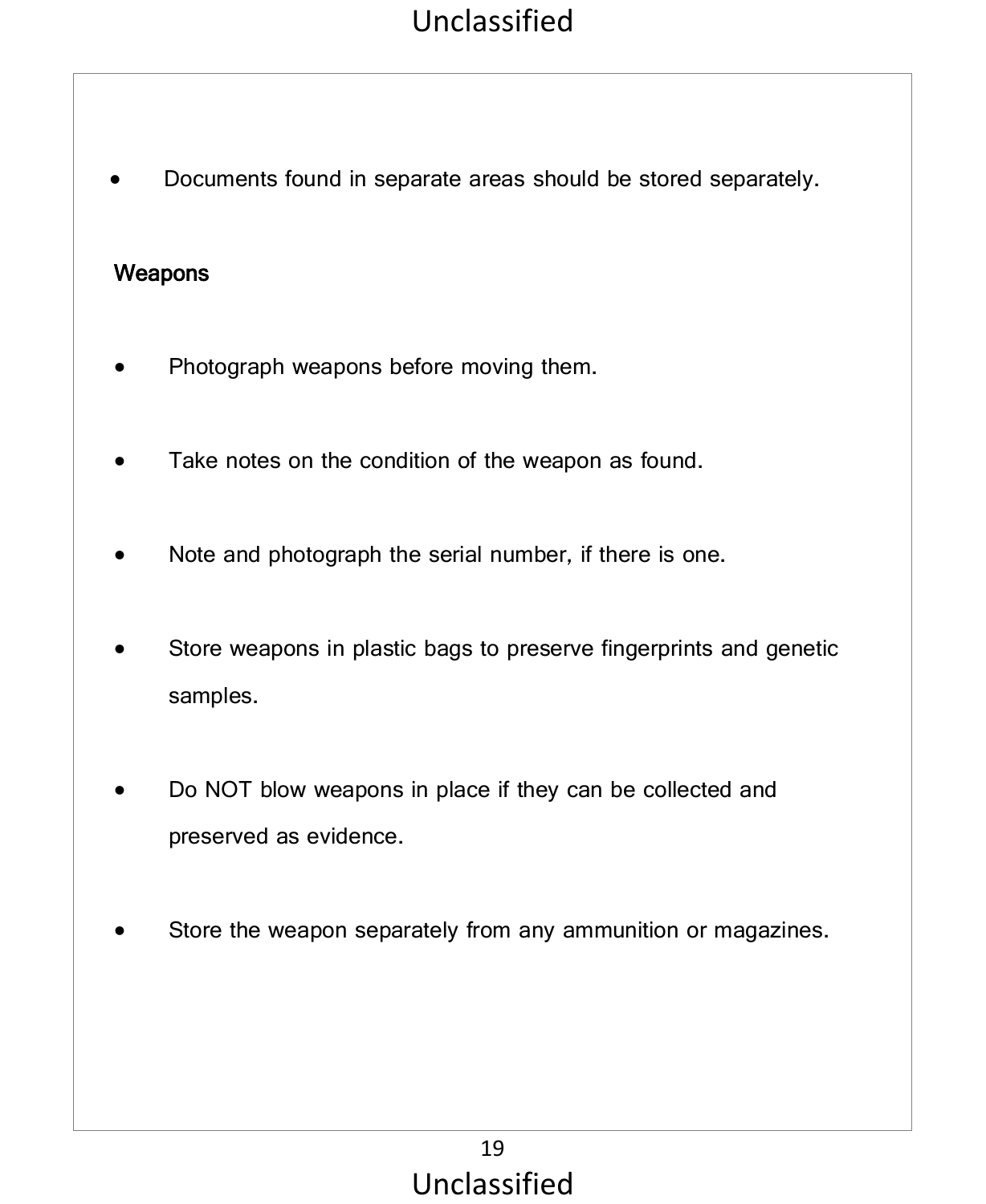### Explosive Materials / IED Components

- Any explosive materials found on site (e.g. Homemade Explosives (HME) should be handled by school trained Coalition/ANSF force personnel (EOD/CIED) only.
- Collect and properly document and store any IED components found on site (pressure plates, copper wire, switches, battery packs, etc)
- Turnover all evidence to EOD/CIED personnel so that it can be processed through the Combined Explosive Exploitation Cell (CEXC).

### Electronic Media

- Collect all cell phones, SIM cards, and media storage devices, such as computer hard drives, thumb drives, and USB devices.
- Do not turn cell phones off, remove batteries, check for contact information, answer incoming calls, or use them to make calls.
- Keep all power cords, cables, and chargers with the device.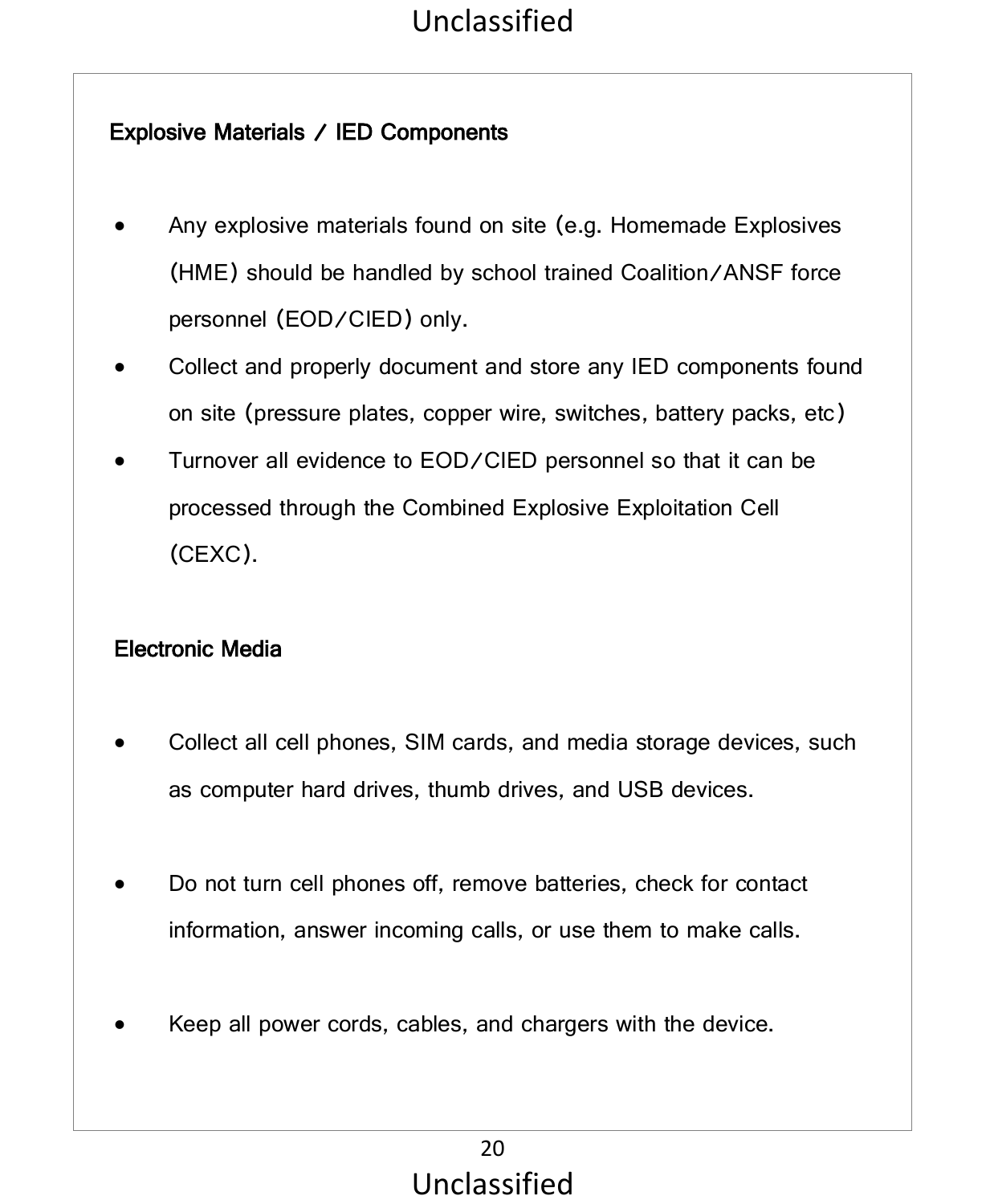## Additional / Advanced Evidence Collection

If the capabilities are available, and local prosecutors and judges accept the following forms of evidence, they may be used to supplement the basic evidence collection guidelines above.

#### **Biometrics**

Biometrically enroll all subjects on-site using the HIIDE/BATS system. Ensure that a full enrollment is collected, to include iris scans and fingerprints. Additionally, ensure to properly document the ten digit grid coordinate associated with the location that the suspects were found.

## Explosives Testing (X-Spray, Vapor Spray, IDEX, etc.)

Immediately following capture, when possible, administer an explosive test (e.g. X-Spray) to ascertain whether the suspect has recently handled various types of explosives. Take a close-up photograph of the swab to accurately show the result of the spray test. Take an additional photograph depicting the result of the swab with the detainee. If requested, produce a translated chart showcasing the various chemicals.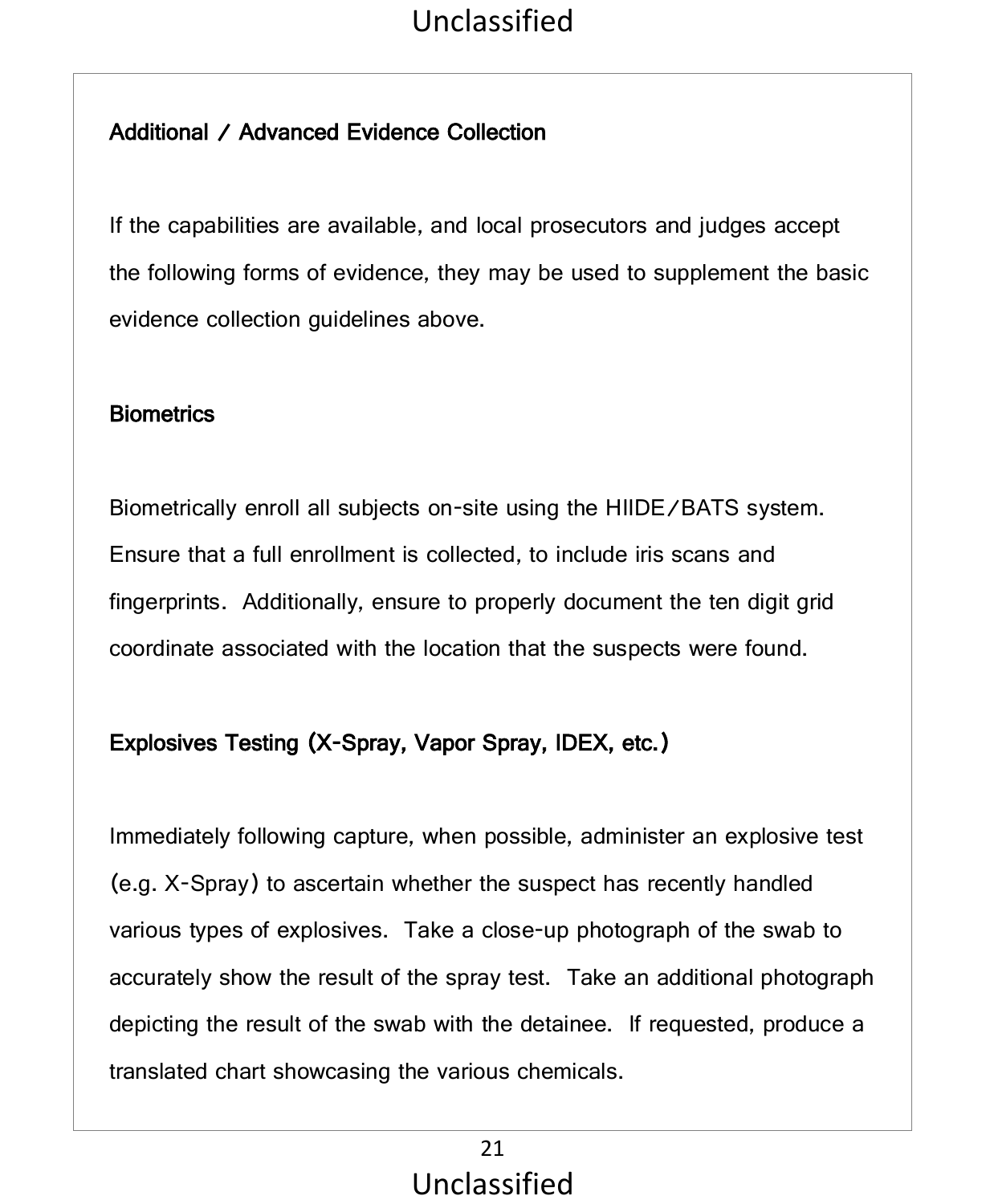Note: the swab will fade over time and the photograph will be the only accurate evidence. If available, a TIPLIFT test can also be utilized to test the subject for explosives once the force returns to base.

#### **Fingerprints**

- Prints are easily destroyed. Be careful not to touch things that may have finger print evidence. Wear gloves at all times.
- Small, transportable items should be packaged and sent to the crime lab for processing.

### DNA

- Items found at the scene may have traces of DNA that can link the suspect to the crime.
- Collect evidence that may contain DNA and store it appropriately, as described below.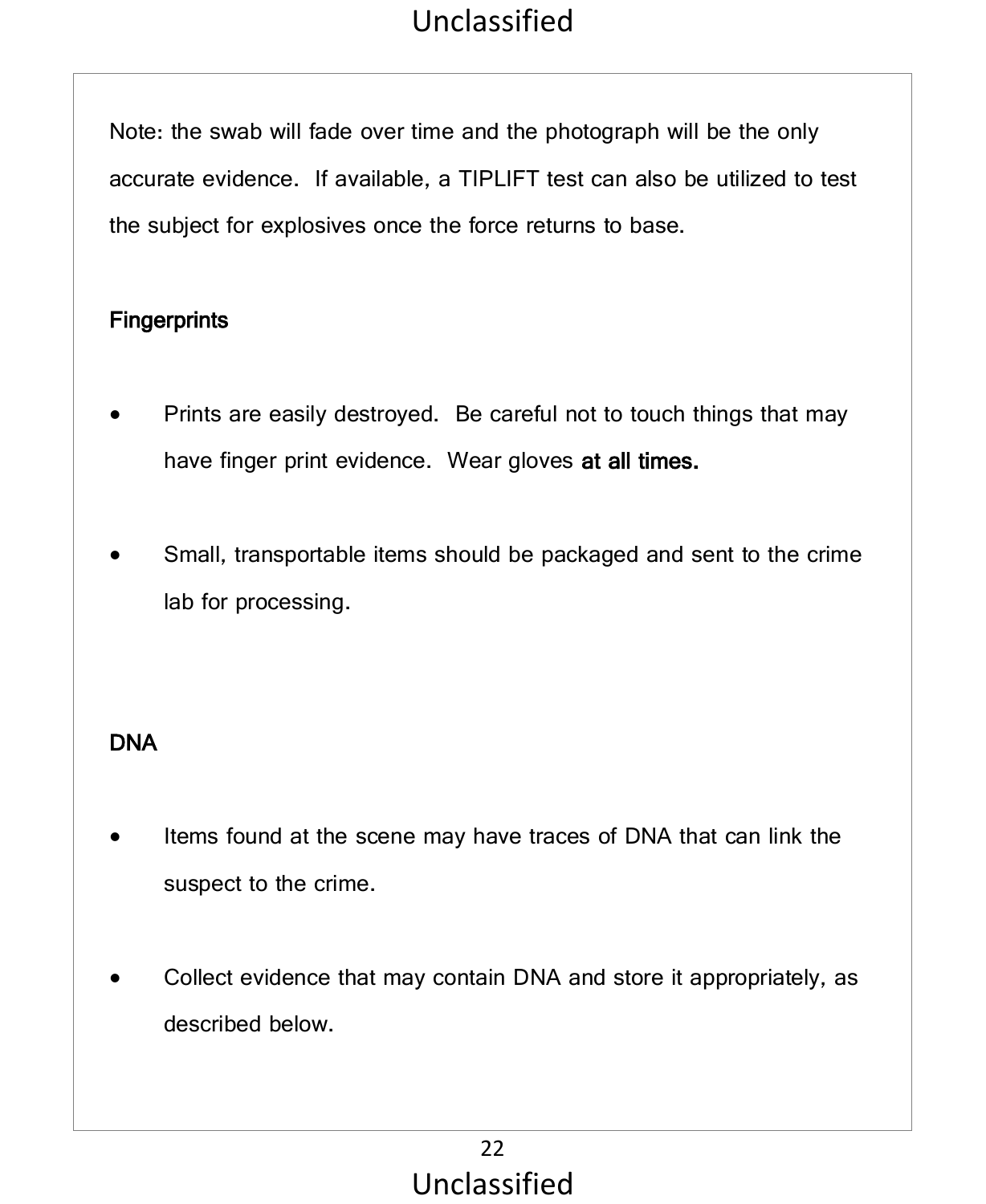Take a swab and collect a DNA sample from the inside of the suspect's cheek. Store the swab in a sealed plastic bag and label it with the name of the suspect, date, time, and location.

#### Shoeprints and Tire Tracks

- Take a photograph before attempting to collect shoe prints or tire tracks.
- Make a cast, if possible.
- Shoe prints on hard, flat surfaces can sometimes be lifted like a finger print.

#### Videotaping the crime scene

If the unit has a video camera, videotaping the crime scene is a good way to document evidence as well. It is also good for recording witness statements and statements made by the suspect.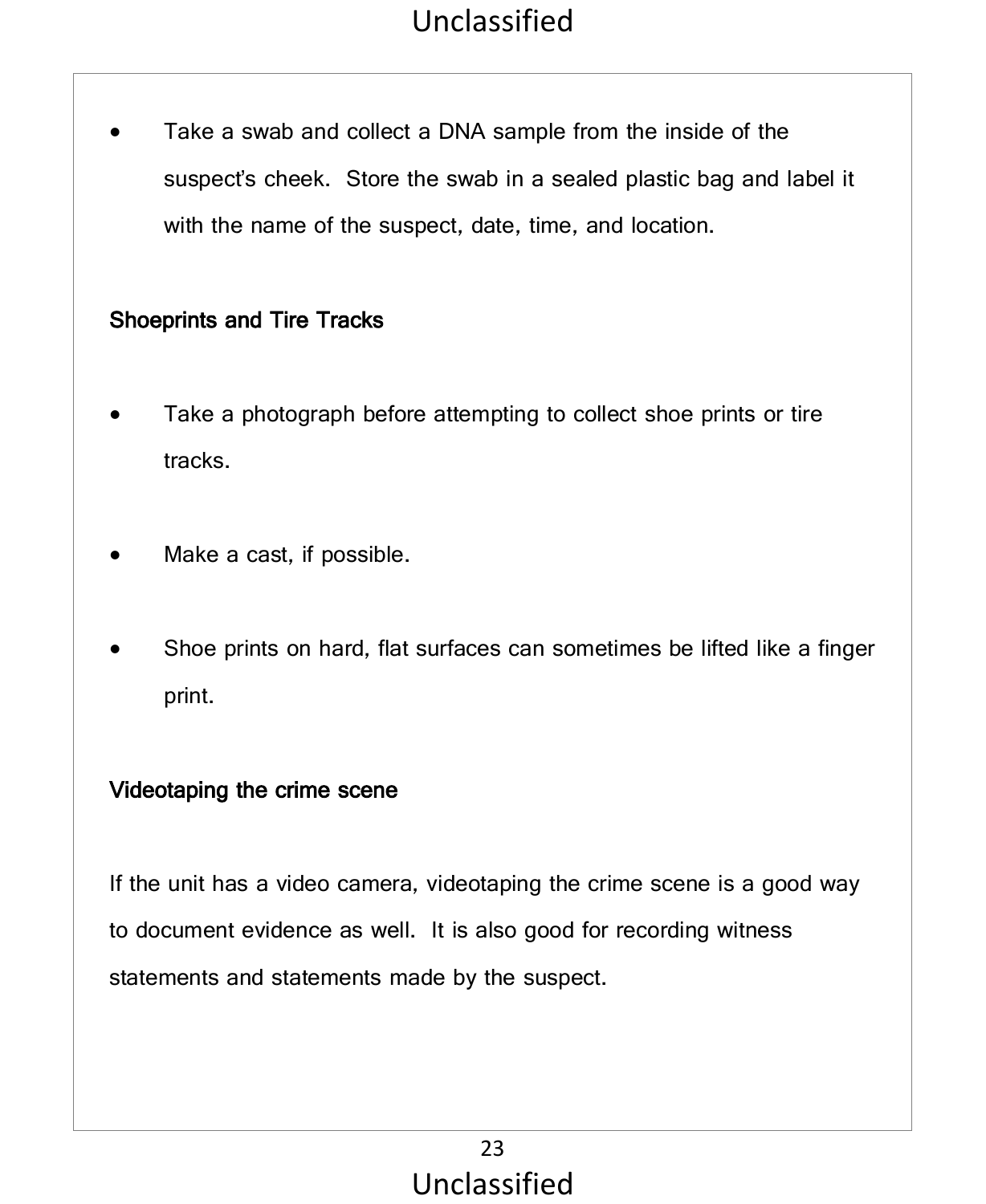### Preservation of Evidence

When collecting evidentiary items wear gloves and handle them carefully so fingerprints and genetic samples are not destroyed. E.g. when collecting a mobile phone, hold on the edges only, not where the normal users fingerprints would be. Collect the most fragile or easily lost evidence first. (Note: placing items in a plastic bag in extreme heat will cause condensation and potential removal of latent fingerprints. Use paper bags if at all possible).

After documentation and intelligence exploitation, store all evidence in a sealed plastic bag or a sealed plastic container. Store evidence from the same crime scene together and mark it clearly so that future unit personnel will know what is in the container.

### Wet Documents

- Use latex gloves and a mask.
- Damp: unfold with care and allow to dry completely.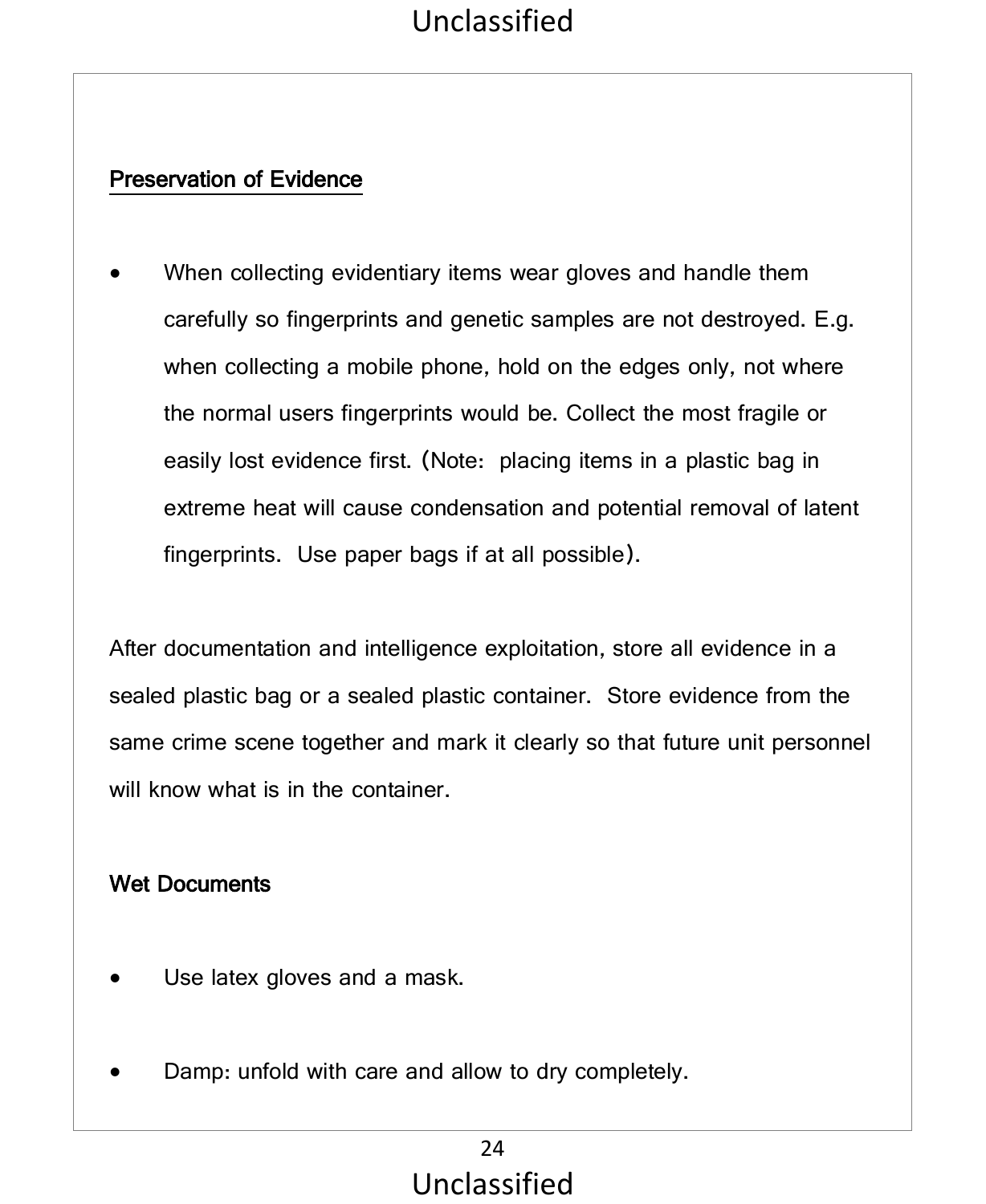- Soaked: place in a paper bag to help absorb the moisture then place the paper bag into a plastic bag  $-$  do not seal the plastic bag. Monitor the documents for discoloration and remove while still damp and allow to dry completely.
	- Bodily fluid soaked documents
	- Use latex gloves and a mask.
	- Place in a plastic zip lock bag and seal.
	- Contact unit medical clinic upon return to base for handling of the documents and disposal.
	- Use a digital camera to record the documents as well as possible.
	- Do not leave documents sealed in plastic bag for any extended period of time.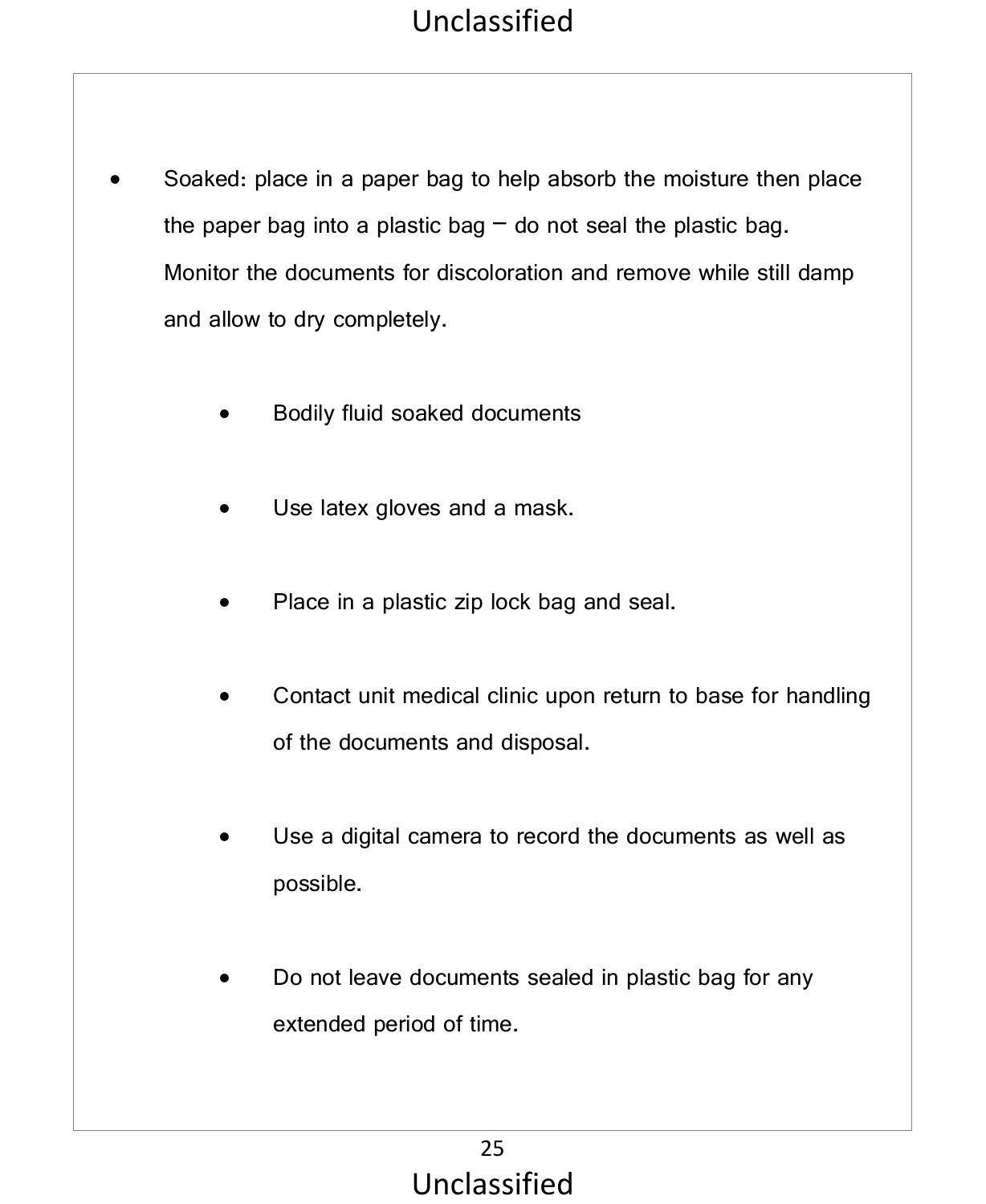## Labelling Evidence for Identification (Tagging)

Tagging is not required by Afghan courts, but the unit may require tagging of evidence. If so, all evidence will be separately labeled (tagged) and clearly indicate the following for each individual piece of evidence:

- Name of item
- Name(s) of detainee/suspect associated with this specific item
- Number given to this specific piece of evidence
- Date/time of capture
- A short description of the item, to include, if applicable, color, serial number, etc.
- Exact location where item was located upon confiscation, to include MGRS (8 digit) and/or room
- Identity of capturing unit (ANA or NDS unit)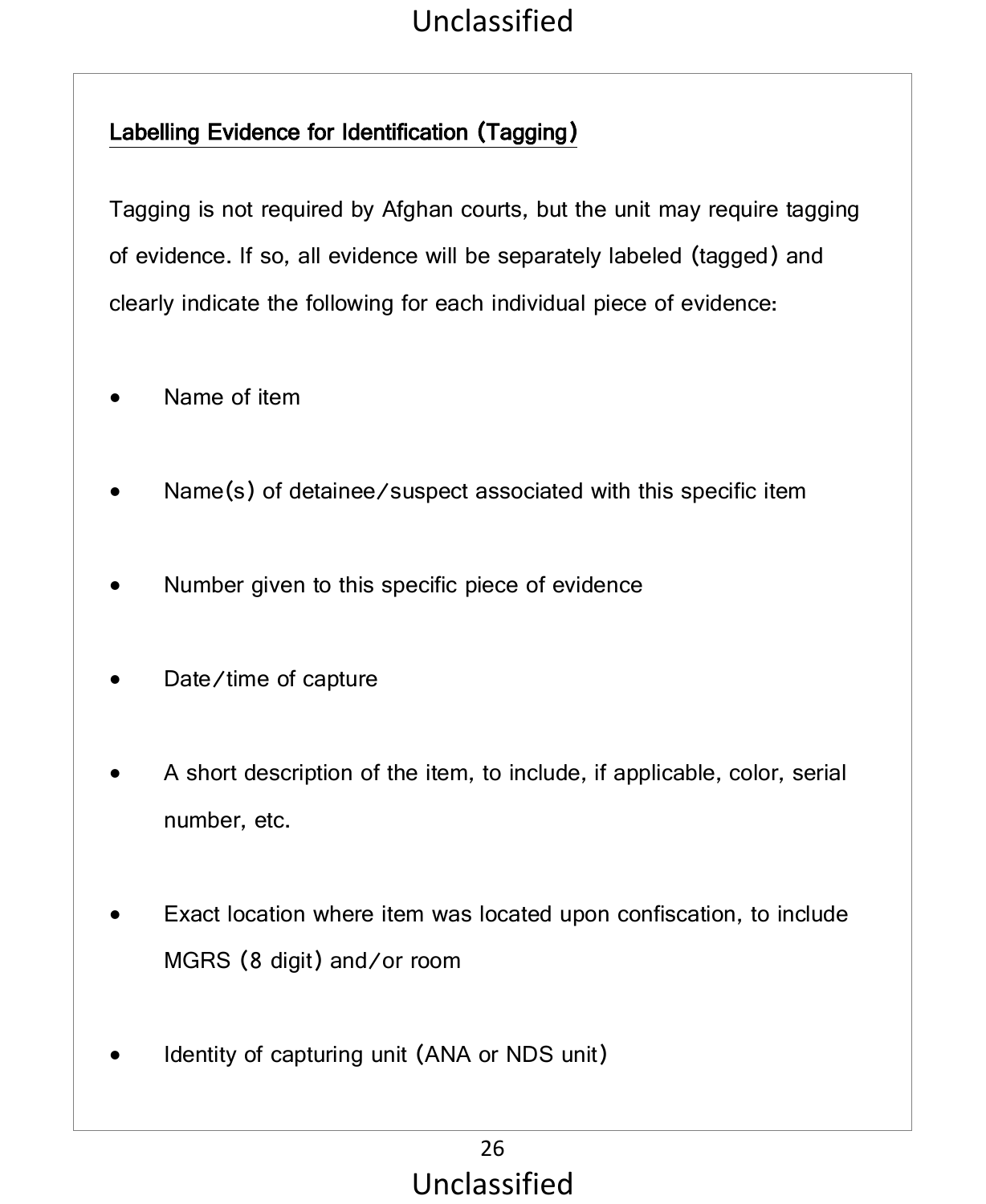Retain a copy of each tag for record keeping purposes.

Translate tags into Dari or Pashto. If originally in Dari or Pashto, translate to English.

Place loose evidence such as "pocket litter" in a plastic bag and label it appropriately.

### Transferring Evidence (Chain of Custody)

Transfer all detainees with the following, as applicable:

- A fully executed and translated Afghan NDS/ANSF Arrest Form, including the detainee's thumbprint and the signatures of two Afghan witnesses
- A storyboard of all photographs taken at the scene and a translated statement of facts by the site commander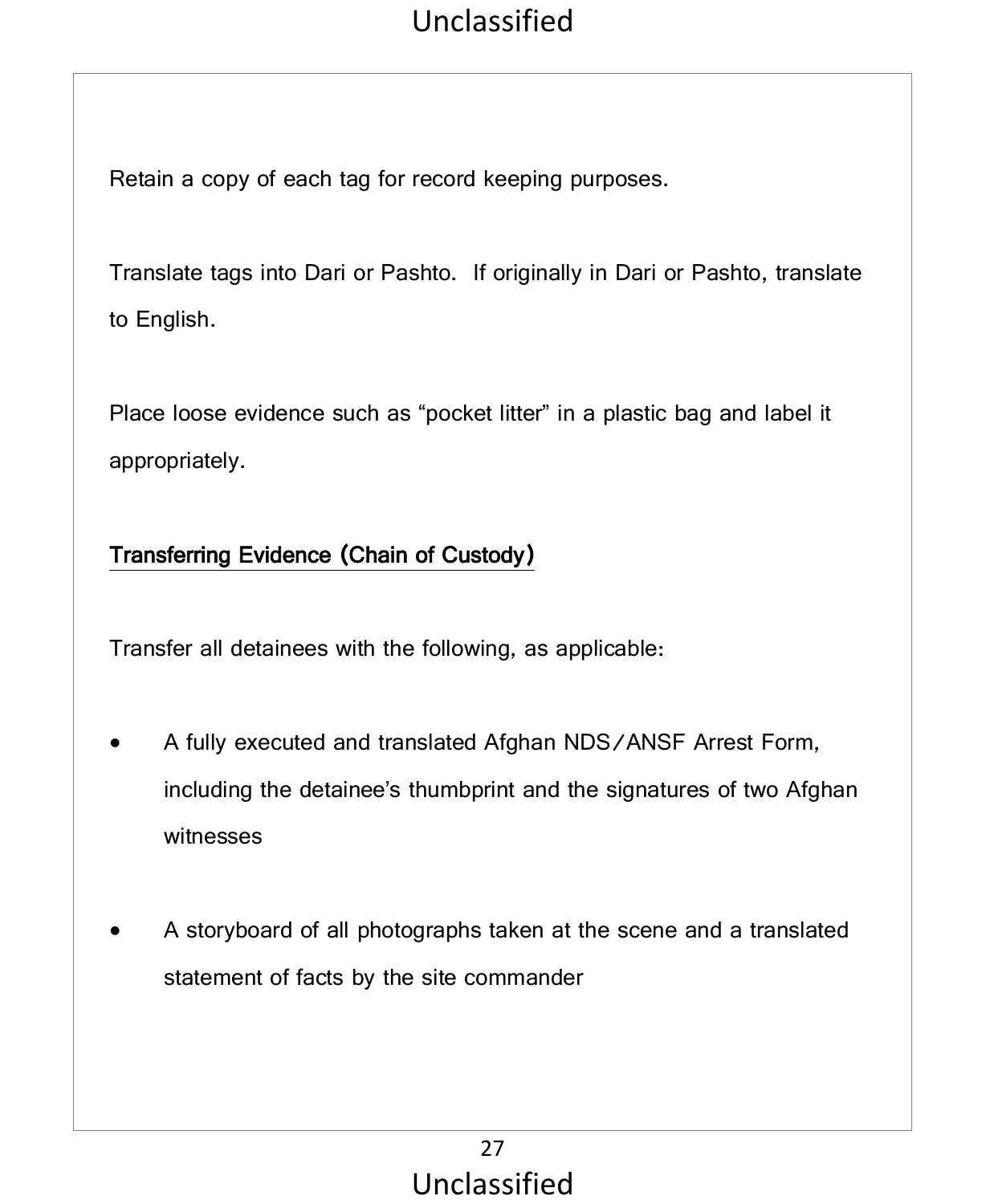- All physical evidence necessary to assist the prosecution at trial, including disabled weapons and disabled IED components
- A fully executed and translated Afghan Search Form. Obtain this in advance if the capture is coordinated prior to execution with supporting Afghan NDS or other ANSF entities. An Afghan prosecutor can provide consent for a search by phone if unexpected evidence is found. If the Search Form cannot be obtained in advance, complete one upon return to base.
- Fully executed and translated witness statement forms, to include witness contact information from both Afghan civilians and ANSF/NDS witness POC
- Full commercial contact information for the unit POC, including cell phone, if available, to facilitate contact by NDS investigators and prosecutors for investigation purposes
- A fully executed and translated transfer of evidence form.
- Keep copies and/or records of every document or piece of evidence related to a criminal prosecution that is turned over to Afghan authorities.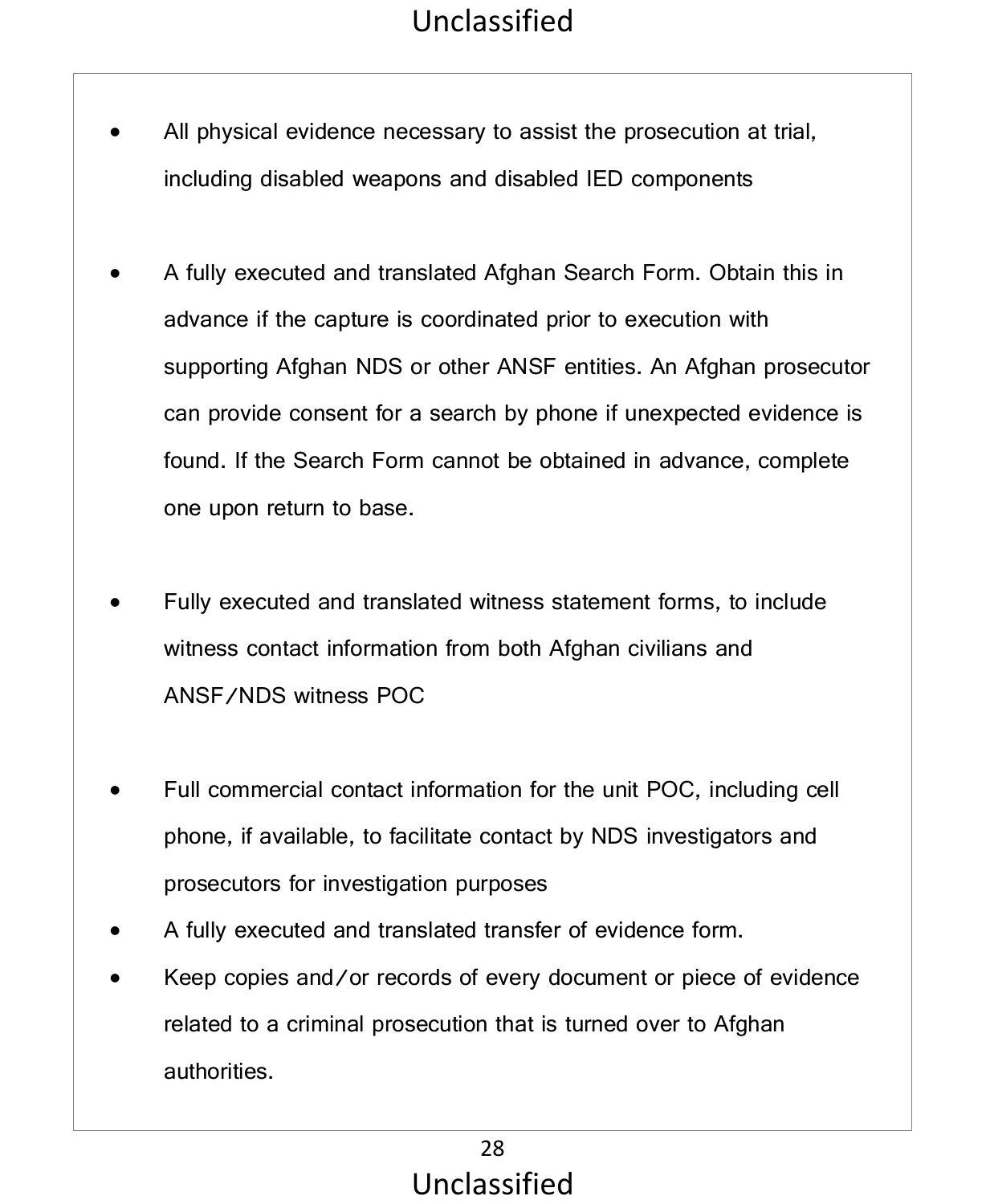## Evidence Classification

• All evidence and information collected is unclassified unless there is a specific reason to classify the information. Identify the regulation or authority for classification at the bottom of the first page of any classified evidence.

### Additional References

- 10-35 Forensics and Warrant-Based Targeting Newsletter (APR 10) (https://call2.army.mil/toc.aspx?document=5898)
- CALL Site Exploitation Page: (https://call2.army.mil/doc\_index.aspx?ID=442)
- ATTP 3-90.15 SITE EXPLOITATION OPERATIONS (7/8/2010) (https://akocomm.us.army.mil/usapa/doctrine/DR\_pubs/dr\_aa/pdf/att p3\_90x15.pdf)
- CALL Site Exploitation Handbook and Cache Search Operations (https://call2.army.mil/toc.aspx?document=2889)